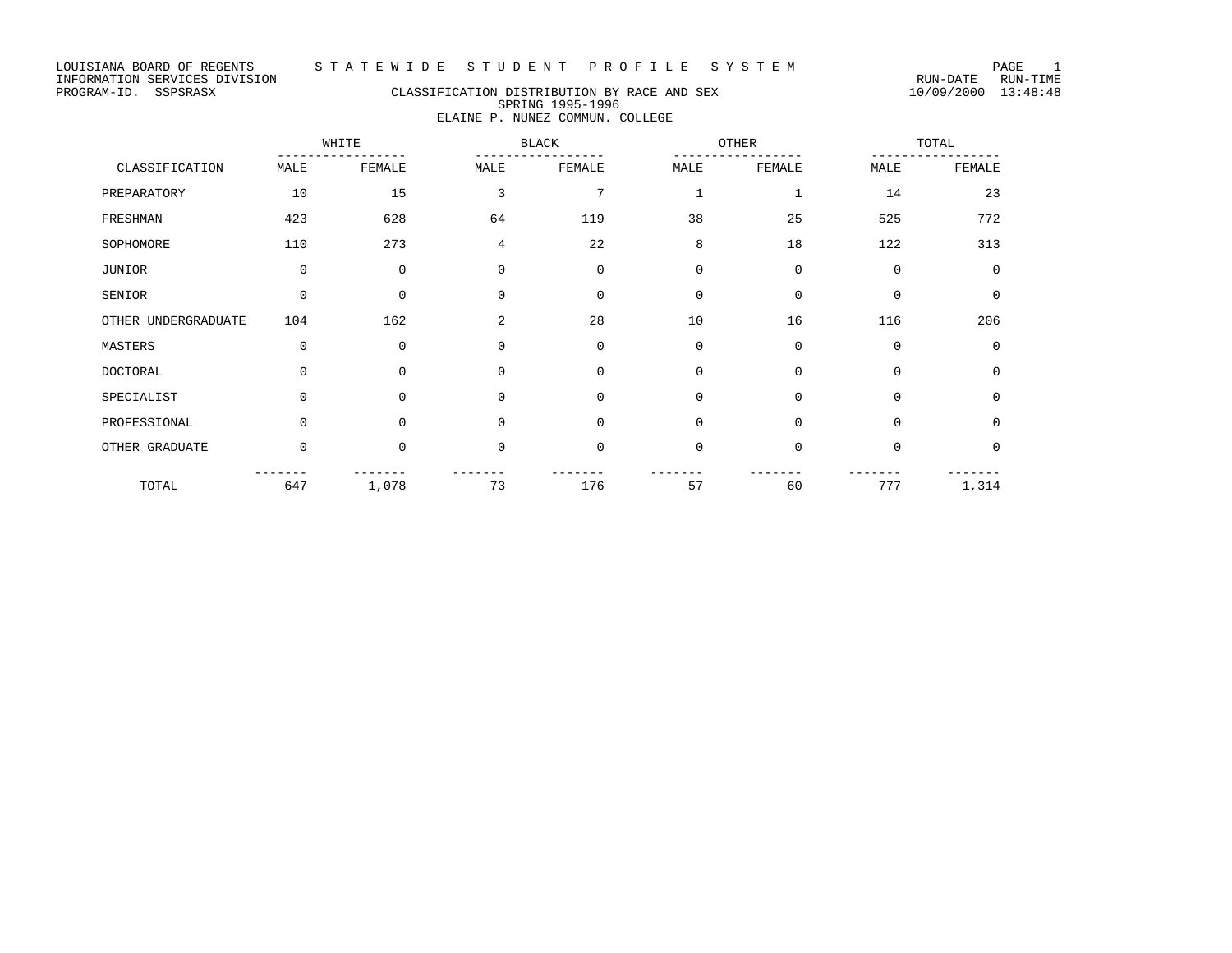# PROGRAM-ID. SSPSRASX CLASSIFICATION DISTRIBUTION BY RACE AND SEX 10/09/2000 13:48:48 SPRING 1995-1996 DELGADO COMMUNITY COLLEGE

|                     |             | WHITE       |             | <b>BLACK</b> |             | OTHER       |             | TOTAL          |  |
|---------------------|-------------|-------------|-------------|--------------|-------------|-------------|-------------|----------------|--|
| CLASSIFICATION      | MALE        | FEMALE      | MALE        | FEMALE       | MALE        | FEMALE      | MALE        | FEMALE         |  |
| PREPARATORY         | 3           | 3           | 32          | 128          | 5           | 4           | 40          | 135            |  |
| FRESHMAN            | 1,499       | 2,106       | 862         | 1,941        | 378         | 437         | 2,739       | 4,484          |  |
| SOPHOMORE           | 708         | 1,210       | 277         | 743          | 197         | 215         | 1,182       | 2,168          |  |
| JUNIOR              | $\mathbf 0$ | $\mathbf 0$ | $\mathbf 0$ | $\mathbf 0$  | $\mathbf 0$ | $\mathbf 0$ | $\Omega$    | $\overline{0}$ |  |
| SENIOR              | $\mathbf 0$ | 0           | $\mathbf 0$ | 0            | $\mathbf 0$ | 0           | $\mathbf 0$ | $\circ$        |  |
| OTHER UNDERGRADUATE | 774         | 1,154       | 242         | 611          | 180         | 228         | 1,196       | 1,993          |  |
| MASTERS             | $\Omega$    | 0           | $\mathbf 0$ | $\mathbf 0$  | $\mathbf 0$ | $\mathbf 0$ | $\Omega$    | $\overline{0}$ |  |
| DOCTORAL            | $\Omega$    | 0           | $\mathbf 0$ | $\mathbf 0$  | $\mathbf 0$ | $\mathbf 0$ | $\mathbf 0$ | $\mathbf 0$    |  |
| SPECIALIST          | $\cap$      | $\Omega$    | $\Omega$    | $\mathbf 0$  | $\Omega$    | $\Omega$    | $\Omega$    | $\mathbf 0$    |  |
| PROFESSIONAL        | $\Omega$    | $\Omega$    | $\mathbf 0$ | $\mathbf 0$  | $\mathbf 0$ | $\mathbf 0$ | $\Omega$    | $\mathbf 0$    |  |
| OTHER GRADUATE      | $\Omega$    | 0           | $\mathbf 0$ | $\mathsf 0$  | $\mathbf 0$ | $\mathbf 0$ | $\mathbf 0$ | $\mathbf{0}$   |  |
| TOTAL               | 2,984       | 4,473       | 1,413       | 3,423        | 760         | 884         | 5,157       | 8,780          |  |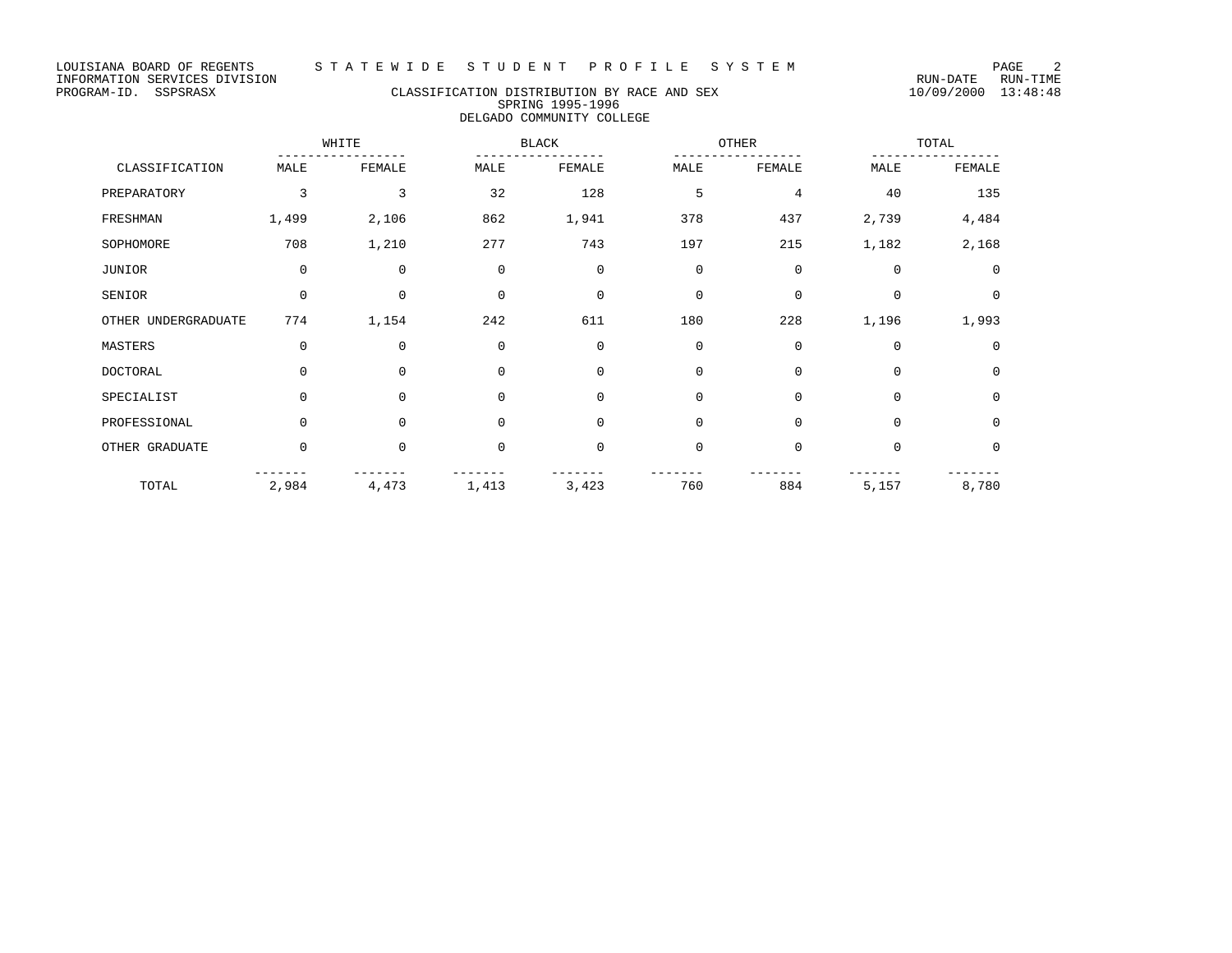# PROGRAM-ID. SSPSRASX CLASSIFICATION DISTRIBUTION BY RACE AND SEX 10/09/2000 13:48:48 SPRING 1995-1996 GRAMBLING STATE UNIVERSITY

|                     |                 | WHITE       |             | <b>BLACK</b> | OTHER    |          |             | TOTAL       |
|---------------------|-----------------|-------------|-------------|--------------|----------|----------|-------------|-------------|
| CLASSIFICATION      | MALE            | FEMALE      | MALE        | FEMALE       | MALE     | FEMALE   | MALE        | FEMALE      |
| PREPARATORY         | $\Omega$        | $\mathbf 0$ | $\mathbf 0$ | 0            | 0        | 0        | $\mathbf 0$ | 0           |
| FRESHMAN            | 8               | 18          | 924         | 901          | 13       | 8        | 945         | 927         |
| SOPHOMORE           | 5               | 8           | 601         | 770          | 7        | 9        | 613         | 787         |
| JUNIOR              | $7\overline{ }$ | 14          | 466         | 679          | 5        | 6        | 478         | 699         |
| SENIOR              | 17              | 51          | 623         | 1,035        | 4        | 10       | 644         | 1,096       |
| OTHER UNDERGRADUATE | 5               | 2           | 7           | 16           | 53       | 29       | 65          | 47          |
| MASTERS             | 13              | 37          | 131         | 298          | 9        | 15       | 153         | 350         |
| DOCTORAL            | 4               | 18          | 25          | 69           | 9        | 8        | 38          | 95          |
| SPECIALIST          | $\Omega$        | $\Omega$    | $\Omega$    | $\Omega$     | $\Omega$ | $\Omega$ | $\Omega$    | $\Omega$    |
| PROFESSIONAL        | $\Omega$        | $\Omega$    | $\Omega$    | $\Omega$     | $\Omega$ | $\Omega$ | $\mathbf 0$ | $\mathbf 0$ |
| OTHER GRADUATE      | 6               | 6           | 25          | 41           | 4        | 1        | 35          | 48          |
| TOTAL               | 65              | 154         | 2,802       | 3,809        | 104      | 86       | 2,971       | 4,049       |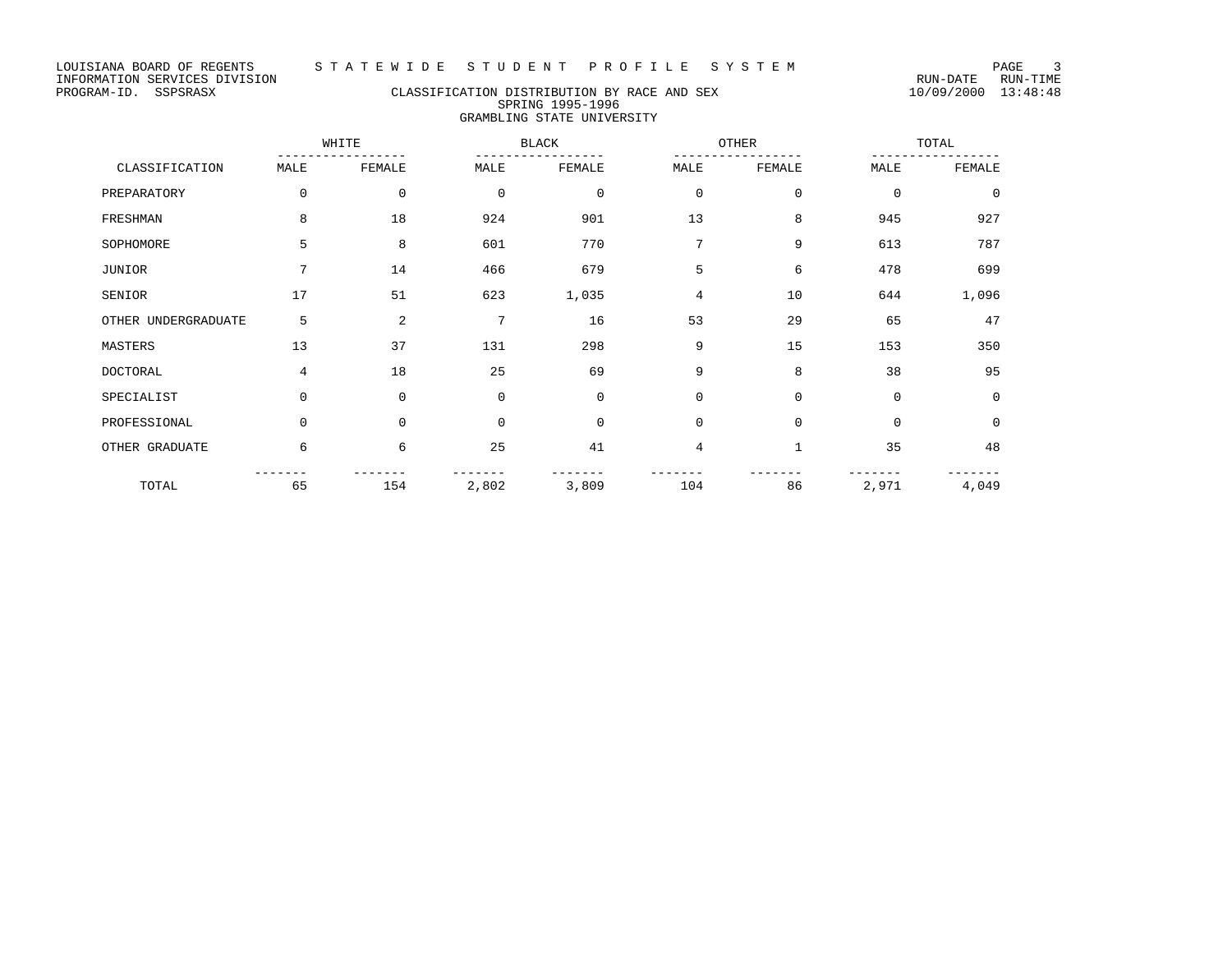# PROGRAM-ID. SSPSRASX CLASSIFICATION DISTRIBUTION BY RACE AND SEX 10/09/2000 13:48:48 SPRING 1995-1996 LOUISIANA TECH UNIVERSITY

|                     |             | WHITE       |             | BLACK        |              | OTHER       |             | TOTAL       |  |
|---------------------|-------------|-------------|-------------|--------------|--------------|-------------|-------------|-------------|--|
| CLASSIFICATION      | MALE        | FEMALE      | MALE        | FEMALE       | MALE         | FEMALE      | MALE        | FEMALE      |  |
| PREPARATORY         | 4           | 9           | $\mathbf 0$ | $\mathbf{1}$ | $\mathbf{1}$ | $\mathbf 0$ | 5           | 10          |  |
| FRESHMAN            | 793         | 639         | 151         | 134          | 81           | 64          | 1,025       | 837         |  |
| SOPHOMORE           | 628         | 576         | 106         | 90           | 55           | 43          | 789         | 709         |  |
| JUNIOR              | 541         | 484         | 71          | 73           | 44           | 27          | 656         | 584         |  |
| SENIOR              | 1,069       | 794         | 144         | 192          | 103          | 50          | 1,316       | 1,036       |  |
| OTHER UNDERGRADUATE | 144         | 278         | 5           | 12           | 13           | 15          | 162         | 305         |  |
| MASTERS             | 226         | 355         | 16          | 50           | 120          | 47          | 362         | 452         |  |
| DOCTORAL            | 55          | 27          | 3           | 5            | 48           | 3           | 106         | 35          |  |
| SPECIALIST          | 4           | 8           | $\Omega$    | $\mathbf 0$  | $\mathbf 0$  | $\mathbf 0$ | 4           | 8           |  |
| PROFESSIONAL        | $\mathbf 0$ | $\mathbf 0$ | $\mathbf 0$ | $\mathbf 0$  | $\mathbf 0$  | $\mathbf 0$ | $\mathbf 0$ | $\mathbf 0$ |  |
| OTHER GRADUATE      | 43          | 152         | 8           | 29           | 6            | 14          | 57          | 195         |  |
| TOTAL               | 3,507       | 3,322       | 504         | 586          | 471          | 263         | 4,482       | 4,171       |  |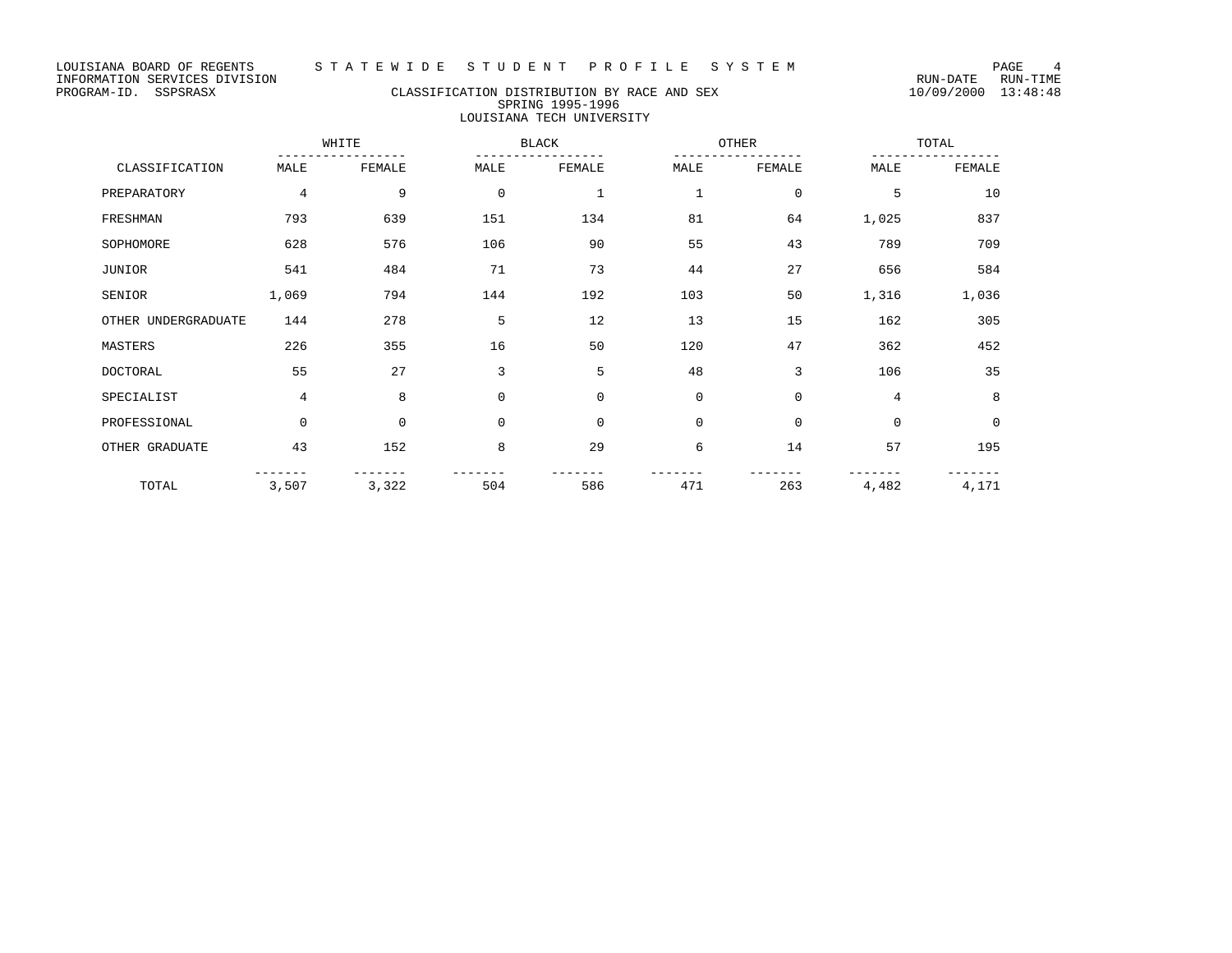# PROGRAM-ID. SSPSRASX CLASSIFICATION DISTRIBUTION BY RACE AND SEX 10/09/2000 13:48:48 SPRING 1995-1996 MCNEESE STATE UNIVERSITY

|                     |             | WHITE       |             | <b>BLACK</b>   | OTHER       |              |             | TOTAL       |  |
|---------------------|-------------|-------------|-------------|----------------|-------------|--------------|-------------|-------------|--|
| CLASSIFICATION      | MALE        | FEMALE      | MALE        | FEMALE         | MALE        | FEMALE       | MALE        | FEMALE      |  |
| PREPARATORY         | 10          | 21          | 8           | 20             | $\mathbf 0$ | $\mathbf{1}$ | 18          | 42          |  |
| FRESHMAN            | 713         | 931         | 178         | 219            | 36          | 43           | 927         | 1,193       |  |
| SOPHOMORE           | 491         | 612         | 73          | 115            | 17          | 23           | 581         | 750         |  |
| JUNIOR              | 454         | 551         | 59          | 99             | 22          | 23           | 535         | 673         |  |
| SENIOR              | 680         | 987         | 77          | 137            | 35          | 44           | 792         | 1,168       |  |
| OTHER UNDERGRADUATE | 3           | 5           | $\mathbf 1$ | $\mathbf{0}$   | $\mathbf 0$ | $\mathbf 0$  | 4           | 5           |  |
| MASTERS             | 241         | 628         | 28          | 116            | 36          | 28           | 305         | 772         |  |
| DOCTORAL            | $\mathbf 0$ | $\mathbf 0$ | 0           | $\mathbf 0$    | $\mathbf 0$ | $\mathbf 0$  | $\mathbf 0$ | 0           |  |
| SPECIALIST          | 4           | 4           | 0           | $\Omega$       | $\mathbf 0$ | $\Omega$     | 4           | 4           |  |
| PROFESSIONAL        | $\mathbf 0$ | $\mathbf 0$ | 0           | $\mathbf 0$    | $\mathbf 0$ | $\mathbf 0$  | $\mathbf 0$ | $\mathbf 0$ |  |
| OTHER GRADUATE      | 9           | 11          | 0           | $\overline{2}$ | $\mathbf 0$ | $\mathbf 0$  | 9           | 13          |  |
| TOTAL               | 2,605       | 3,750       | 424         | 708            | 146         | 162          | 3,175       | 4,620       |  |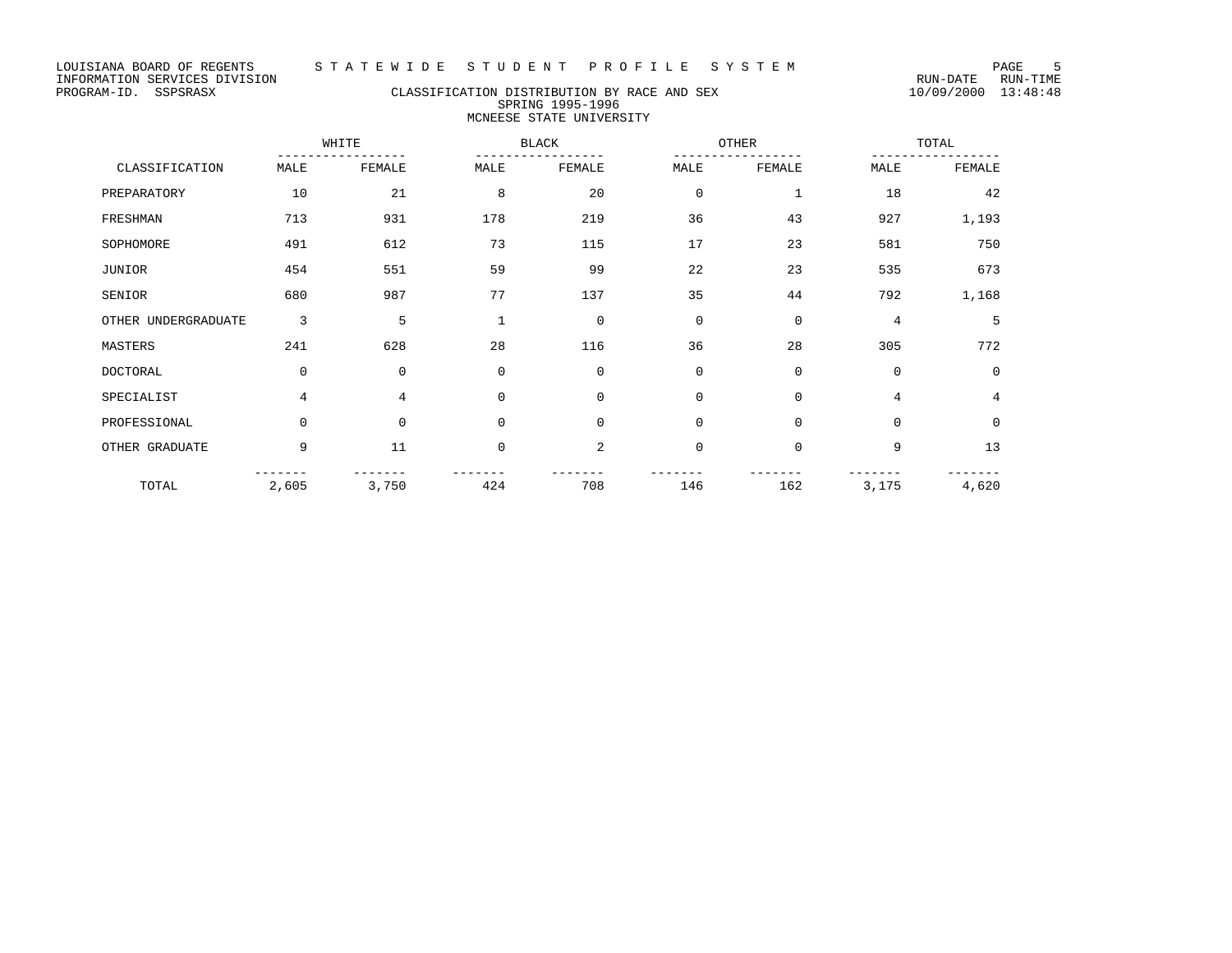# PROGRAM-ID. SSPSRASX CLASSIFICATION DISTRIBUTION BY RACE AND SEX 10/09/2000 13:48:48 SPRING 1995-1996 NICHOLLS STATE UNIVERSITY

|                     |             | WHITE       |                | <b>BLACK</b> | OTHER       |              |             | TOTAL       |  |
|---------------------|-------------|-------------|----------------|--------------|-------------|--------------|-------------|-------------|--|
| CLASSIFICATION      | MALE        | FEMALE      | MALE           | FEMALE       | MALE        | FEMALE       | MALE        | FEMALE      |  |
| PREPARATORY         | 3           | 7           | $\mathbf 0$    | $\mathbf 0$  | $\mathbf 0$ | $\mathbf{0}$ | 3           | 7           |  |
| FRESHMAN            | 616         | 961         | 159            | 223          | 40          | 63           | 815         | 1,247       |  |
| SOPHOMORE           | 405         | 642         | 70             | 115          | 25          | 38           | 500         | 795         |  |
| JUNIOR              | 332         | 509         | 33             | 88           | 17          | 27           | 382         | 624         |  |
| SENIOR              | 500         | 780         | 44             | 120          | 37          | 48           | 581         | 948         |  |
| OTHER UNDERGRADUATE | $\mathbf 0$ | $\mathbf 0$ | $\mathbf 0$    | $\mathbf 0$  | $\mathbf 0$ | $\mathbf 0$  | $\mathbf 0$ | $\Omega$    |  |
| MASTERS             | 162         | 494         | 23             | 81           | 25          | 26           | 210         | 601         |  |
| <b>DOCTORAL</b>     | $\mathbf 0$ | $\mathbf 0$ | $\Omega$       | $\mathbf 0$  | $\Omega$    | $\mathbf{0}$ | $\Omega$    | 0           |  |
| SPECIALIST          | 2           | 17          | $\mathbf 0$    | $\mathbf{1}$ | $\mathbf 0$ | $\mathbf{1}$ | 2           | 19          |  |
| PROFESSIONAL        | $\mathbf 0$ | $\mathbf 0$ | $\Omega$       | $\mathbf 0$  | $\mathbf 0$ | $\mathbf 0$  | $\Omega$    | $\mathbf 0$ |  |
| OTHER GRADUATE      | 21          | 29          | $\overline{2}$ | 5            | 5           | 3            | 28          | 37          |  |
| TOTAL               | 2,041       | 3,439       | 331            | 633          | 149         | 206          | 2,521       | 4,278       |  |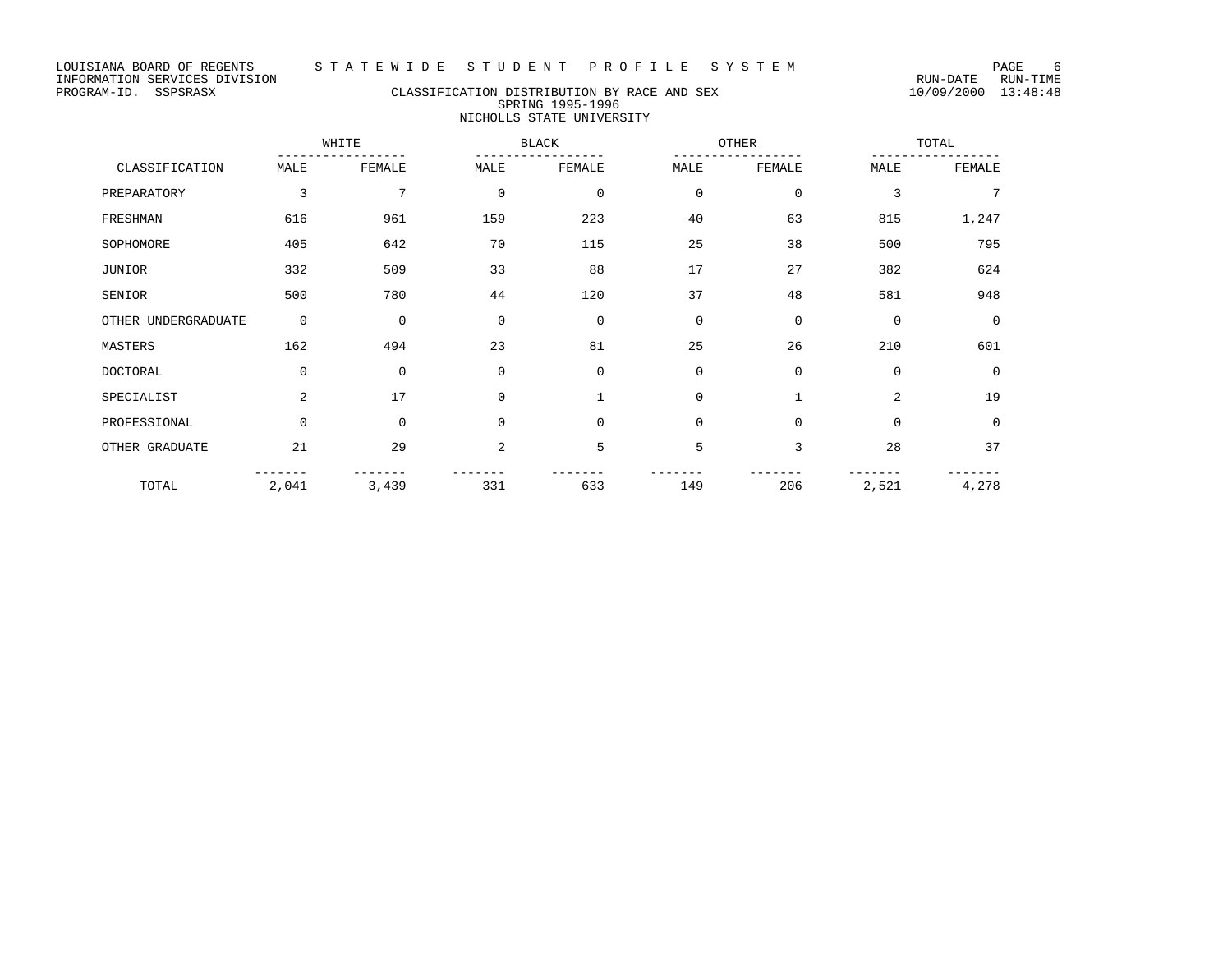# PROGRAM-ID. SSPSRASX CLASSIFICATION DISTRIBUTION BY RACE AND SEX 10/09/2000 13:48:48 SPRING 1995-1996 UNIVERSITY OF LA. IN MONROE

|                     |             | WHITE       |             | <b>BLACK</b> |              | OTHER        |                | TOTAL        |  |
|---------------------|-------------|-------------|-------------|--------------|--------------|--------------|----------------|--------------|--|
| CLASSIFICATION      | MALE        | FEMALE      | MALE        | FEMALE       | MALE         | FEMALE       | MALE           | FEMALE       |  |
| PREPARATORY         | 4           | 11          | $\mathbf 0$ | $\mathbf 0$  | $\mathbf 0$  | 1            | $\overline{4}$ | 12           |  |
| FRESHMAN            | 826         | 1,077       | 332         | 579          | 64           | 64           | 1,222          | 1,720        |  |
| SOPHOMORE           | 560         | 798         | 123         | 291          | 46           | 53           | 729            | 1,142        |  |
| JUNIOR              | 498         | 722         | 91          | 210          | 40           | 30           | 629            | 962          |  |
| SENIOR              | 1,060       | 1,438       | 163         | 369          | 101          | 117          | 1,324          | 1,924        |  |
| OTHER UNDERGRADUATE | 1           | 1           | $\mathbf 0$ | $\mathbf 0$  | $\mathbf 0$  | 0            | $\mathbf{1}$   | $\mathbf{1}$ |  |
| MASTERS             | 235         | 429         | 32          | 112          | 78           | 67           | 345            | 608          |  |
| <b>DOCTORAL</b>     | 9           | 11          | 0           | 2            | 23           | 7            | 32             | 20           |  |
| SPECIALIST          | 11          | 39          |             | 7            | $\mathbf{1}$ | 2            | 13             | 48           |  |
| PROFESSIONAL        | $\mathbf 0$ | $\mathbf 0$ | $\mathbf 0$ | $\mathbf 0$  | $\mathbf 0$  | $\mathbf 0$  | $\mathbf 0$    | $\mathbf 0$  |  |
| OTHER GRADUATE      | 52          | 175         | 18          | 66           | $\mathbf 0$  | $\mathbf{1}$ | 70             | 242          |  |
| TOTAL               | 3,256       | 4,701       | 760         | 1,636        | 353          | 342          | 4,369          | 6,679        |  |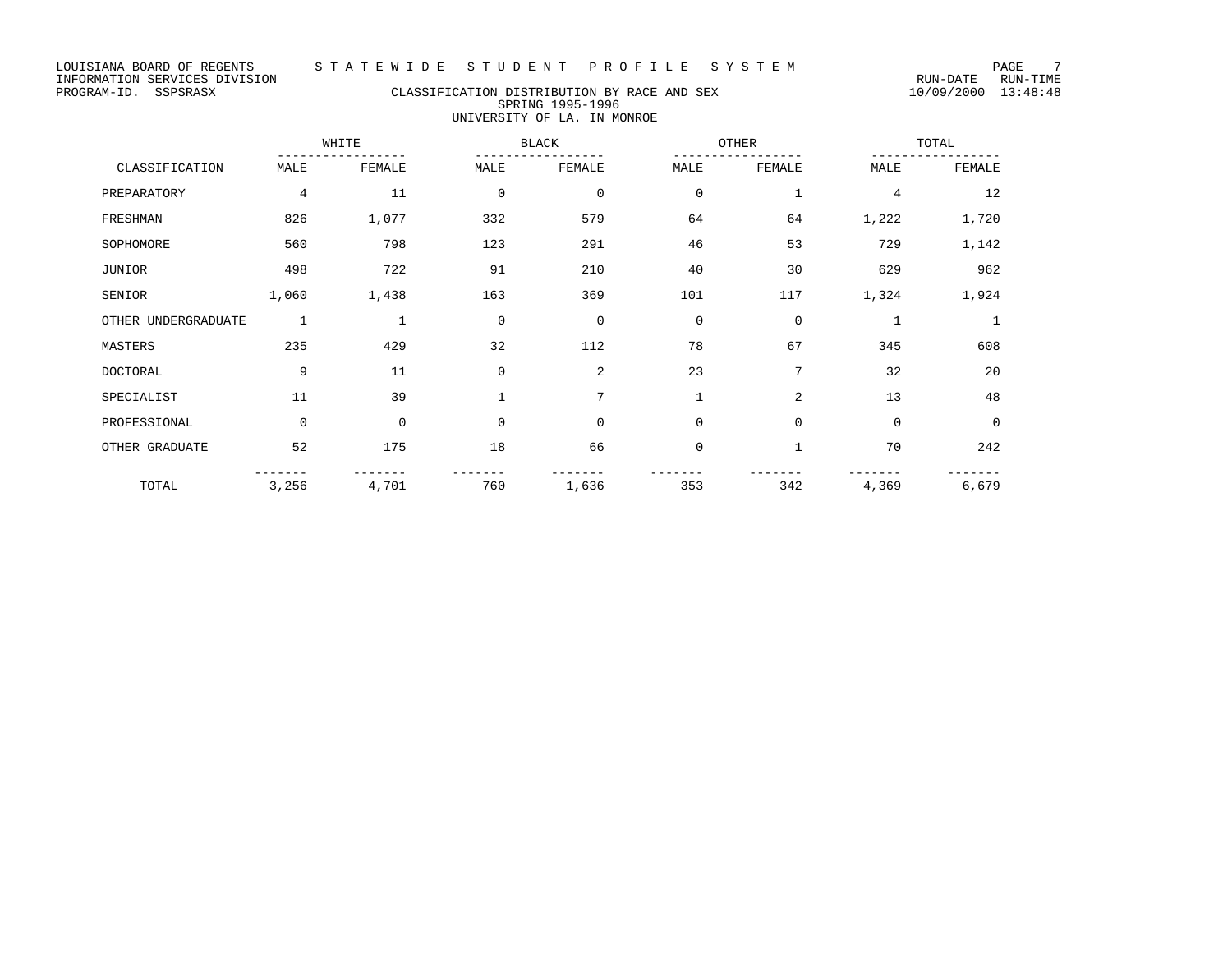# PROGRAM-ID. SSPSRASX CLASSIFICATION DISTRIBUTION BY RACE AND SEX 10/09/2000 13:48:48 SPRING 1995-1996 NORTHWESTERN STATE UNIVERSITY

|                     |             | WHITE       |             | <b>BLACK</b> |             | OTHER       |             | TOTAL       |  |
|---------------------|-------------|-------------|-------------|--------------|-------------|-------------|-------------|-------------|--|
| CLASSIFICATION      | MALE        | FEMALE      | MALE        | FEMALE       | MALE        | FEMALE      | MALE        | FEMALE      |  |
| PREPARATORY         | 16          | 21          | $\mathbf 0$ | 2            | 4           | 4           | 20          | 27          |  |
| FRESHMAN            | 701         | 1,146       | 217         | 468          | 124         | 179         | 1,042       | 1,793       |  |
| SOPHOMORE           | 422         | 781         | 111         | 275          | 48          | 86          | 581         | 1,142       |  |
| JUNIOR              | 354         | 644         | 84          | 192          | 34          | 73          | 472         | 909         |  |
| SENIOR              | 507         | 750         | 104         | 234          | 49          | 72          | 660         | 1,056       |  |
| OTHER UNDERGRADUATE | $\mathbf 0$ | $\mathbf 0$ | $\mathbf 0$ | $\mathbf 0$  | $\mathbf 0$ | $\Omega$    | $\mathbf 0$ | $\mathbf 0$ |  |
| MASTERS             | 143         | 370         | 22          | 60           | 20          | 39          | 185         | 469         |  |
| <b>DOCTORAL</b>     | 6           | 6           | $\mathbf 0$ | $\mathbf 0$  | $\mathbf 0$ | $\mathbf 0$ | 6           | 6           |  |
| SPECIALIST          | 3           | 21          | $\mathbf 0$ | 6            | 2           | 3           | 5           | 30          |  |
| PROFESSIONAL        | $\Omega$    | $\mathbf 0$ | $\Omega$    | $\mathbf 0$  | $\mathbf 0$ | $\Omega$    | $\Omega$    | $\mathbf 0$ |  |
| OTHER GRADUATE      | 56          | 176         | 18          | 36           | 6           | 5           | 80          | 217         |  |
| TOTAL               | 2,208       | 3,915       | 556         | 1,273        | 287         | 461         | 3,051       | 5,649       |  |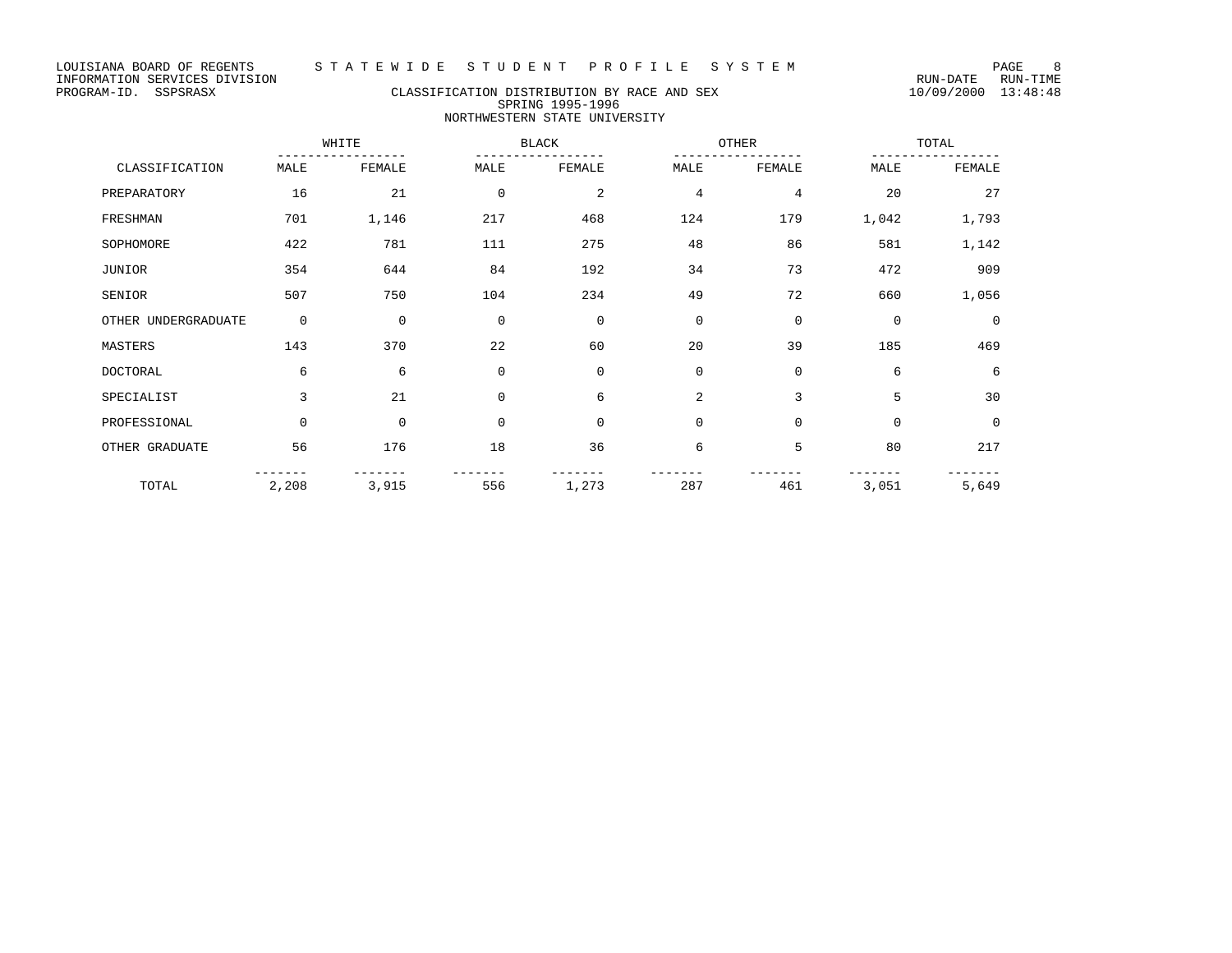# PROGRAM-ID. SSPSRASX CLASSIFICATION DISTRIBUTION BY RACE AND SEX 10/09/2000 13:48:48 SPRING 1995-1996 SOUTHEASTERN LA. UNIVERSITY

|                     |             | WHITE       |             | <b>BLACK</b> |             | OTHER       |             | TOTAL       |  |
|---------------------|-------------|-------------|-------------|--------------|-------------|-------------|-------------|-------------|--|
| CLASSIFICATION      | MALE        | FEMALE      | MALE        | FEMALE       | MALE        | FEMALE      | MALE        | FEMALE      |  |
| PREPARATORY         | $\mathbf 0$ | 0           | $\mathbf 0$ | $\mathbf 0$  | $\mathbf 0$ | $\mathbf 0$ | $\Omega$    | $\Omega$    |  |
| FRESHMAN            | 1,659       | 1,987       | 138         | 393          | 78          | 65          | 1,875       | 2,445       |  |
| SOPHOMORE           | 1,032       | 1,392       | 60          | 169          | 35          | 41          | 1,127       | 1,602       |  |
| JUNIOR              | 756         | 1,300       | 39          | 141          | 23          | 40          | 818         | 1,481       |  |
| SENIOR              | 1,074       | 1,696       | 64          | 129          | 47          | 48          | 1,185       | 1,873       |  |
| OTHER UNDERGRADUATE | $\mathbf 0$ | $\mathbf 0$ | $\mathbf 0$ | $\mathbf 0$  | $\mathbf 0$ | $\mathbf 0$ | $\mathbf 0$ | $\Omega$    |  |
| MASTERS             | 282         | 982         | 19          | 117          | 29          | 30          | 330         | 1,129       |  |
| DOCTORAL            | $\mathbf 0$ | 0           | $\mathbf 0$ | $\mathbf 0$  | $\Omega$    | $\mathbf 0$ | $\Omega$    | $\Omega$    |  |
| SPECIALIST          | 1           | 2           | $\Omega$    | $\mathbf 0$  | $\Omega$    | $\mathbf 0$ | 1           | 2           |  |
| PROFESSIONAL        | $\Omega$    | $\Omega$    | $\mathbf 0$ | $\mathbf 0$  | $\Omega$    | $\mathbf 0$ | $\Omega$    | $\mathbf 0$ |  |
| OTHER GRADUATE      | $\mathbf 0$ | 0           | $\mathbf 0$ | $\mathbf 0$  | $\mathbf 0$ | $\mathbf 0$ | $\mathbf 0$ | $\mathbf 0$ |  |
| TOTAL               | 4,804       | 7,359       | 320         | 949          | 212         | 224         | 5,336       | 8,532       |  |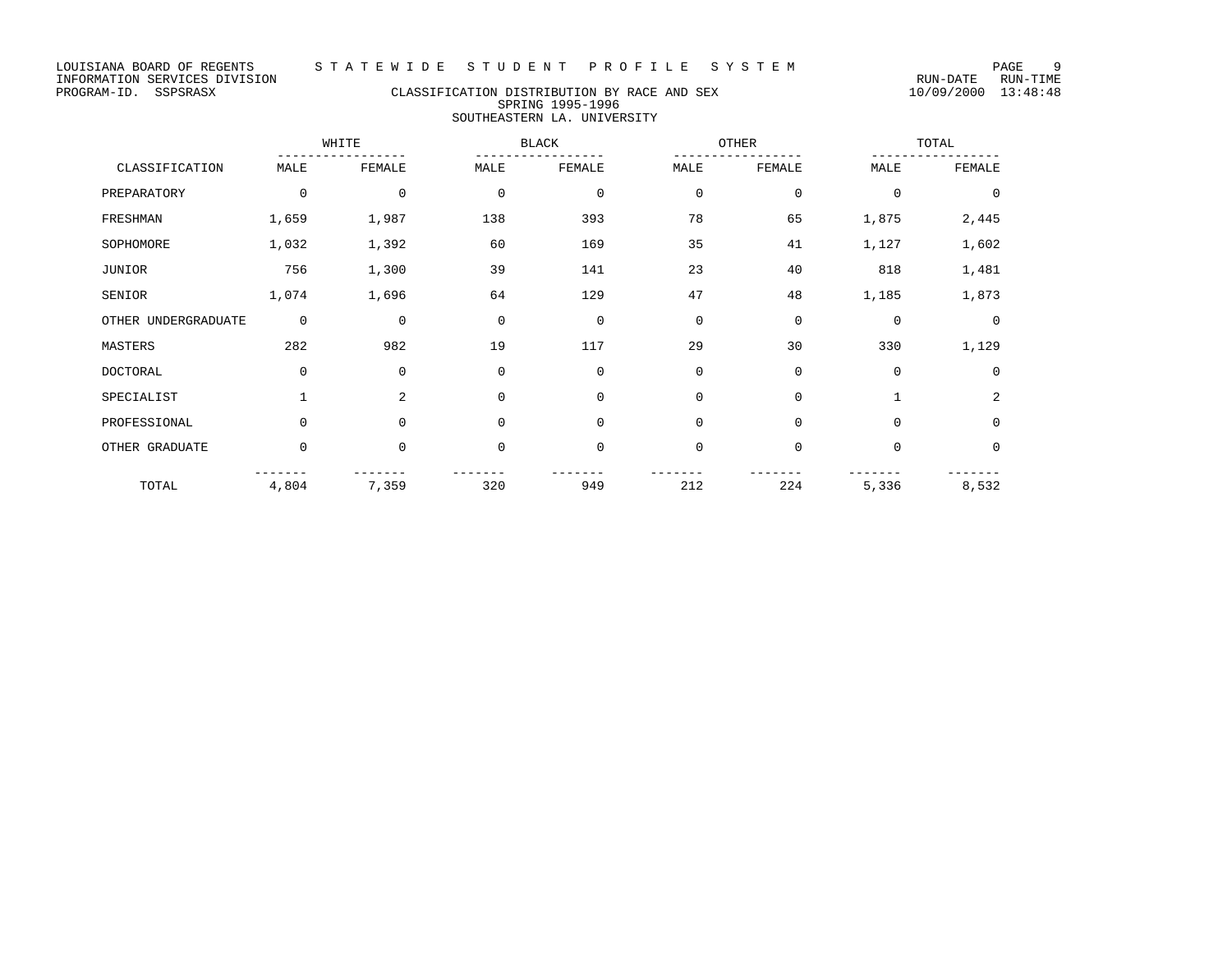LOUISIANA BOARD OF REGENTS STA TE WIDE STUDENT PROFILE SYSTEM NAGE 10

# PROGRAM-ID. SSPSRASX CLASSIFICATION DISTRIBUTION BY RACE AND SEX 10/09/2000 13:48:48 SPRING 1995-1996 UNIVERSITY OF LA. IN LAFAYETTE

|                     |             | WHITE  | <b>BLACK</b> |             |             | OTHER        | TOTAL          |             |
|---------------------|-------------|--------|--------------|-------------|-------------|--------------|----------------|-------------|
| CLASSIFICATION      | MALE        | FEMALE | MALE         | FEMALE      | MALE        | FEMALE       | MALE           | FEMALE      |
| PREPARATORY         | 6           | 11     | $\mathbf 0$  | $\mathbf 0$ | $\mathbf 0$ | $\mathbf 0$  | 6              | 11          |
| FRESHMAN            | 1,399       | 1,471  | 506          | 758         | 95          | 106          | 2,000          | 2,335       |
| SOPHOMORE           | 948         | 1,201  | 245          | 414         | 95          | 63           | 1,288          | 1,678       |
| JUNIOR              | 827         | 978    | 147          | 248         | 61          | 51           | 1,035          | 1,277       |
| SENIOR              | 1,334       | 1,746  | 225          | 448         | 122         | 98           | 1,681          | 2,292       |
| OTHER UNDERGRADUATE | 134         | 386    | 6            | 48          | 12          | 45           | 152            | 479         |
| MASTERS             | 308         | 444    | 24           | 48          | 137         | 64           | 469            | 556         |
| <b>DOCTORAL</b>     | 39          | 38     | 2            | $\mathbf 0$ | 46          | 9            | 87             | 47          |
| SPECIALIST          | 2           | 6      | $\mathbf 0$  | 1           | $\mathbf 0$ | $\mathbf 0$  | $\overline{a}$ | 7           |
| PROFESSIONAL        | $\mathbf 0$ | 0      | $\mathbf 0$  | $\mathbf 0$ | $\mathbf 0$ | $\mathbf{0}$ | $\Omega$       | $\mathbf 0$ |
| OTHER GRADUATE      | 79          | 239    | 6            | 32          | 8           | 9            | 93             | 280         |
| TOTAL               | 5,076       | 6,520  | 1,161        | 1,997       | 576         | 445          | 6,813          | 8,962       |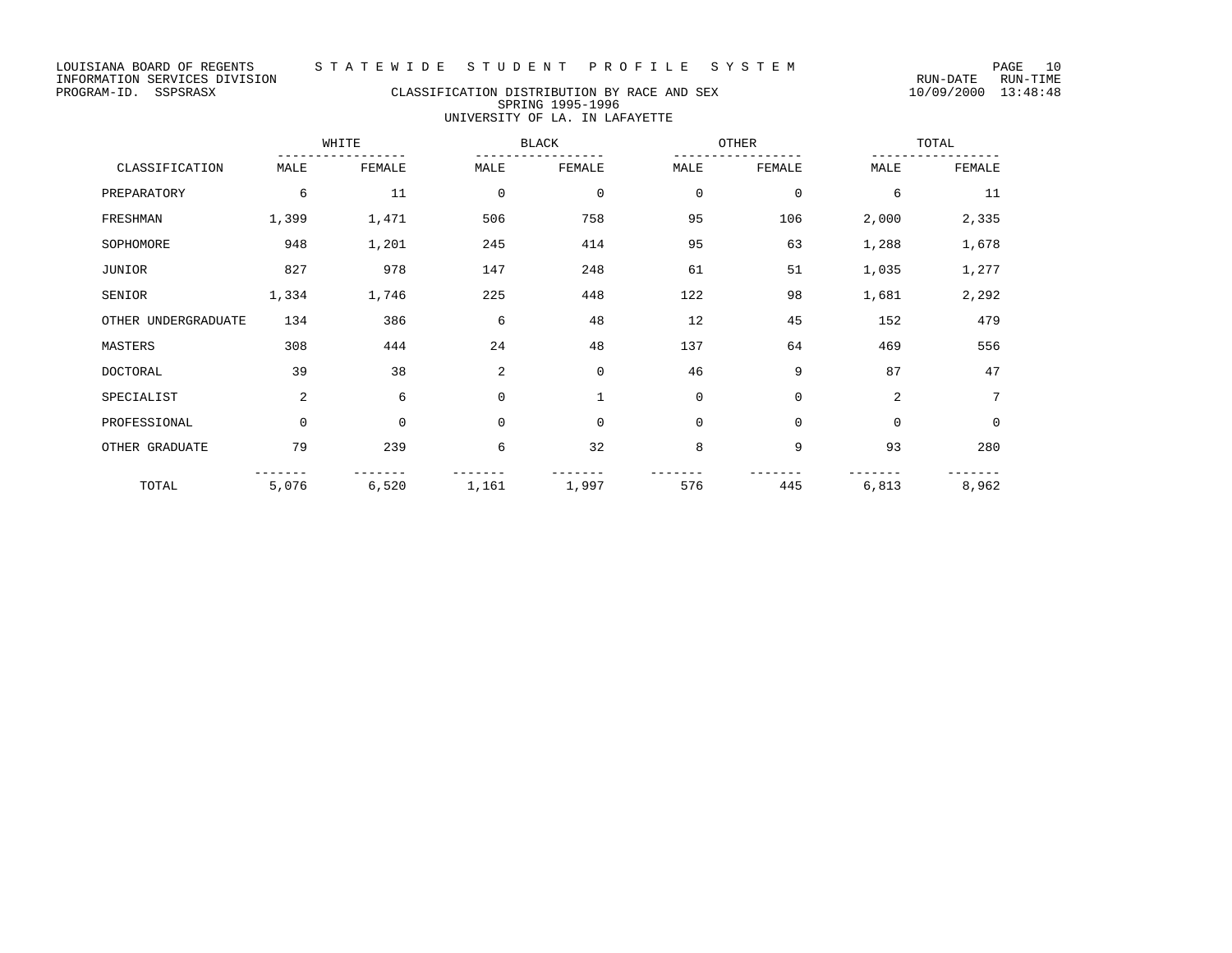# PROGRAM-ID. SSPSRASX CLASSIFICATION DISTRIBUTION BY RACE AND SEX 10/09/2000 13:48:48 SPRING 1995-1996 L.S.U. AT ALEXANDRIA

|                     |             | WHITE    |             | <b>BLACK</b> |             | OTHER       |             | TOTAL       |
|---------------------|-------------|----------|-------------|--------------|-------------|-------------|-------------|-------------|
| CLASSIFICATION      | MALE        | FEMALE   | MALE        | FEMALE       | MALE        | FEMALE      | MALE        | FEMALE      |
| PREPARATORY         | $\mathbf 0$ | $\Omega$ | $\mathbf 0$ | $\mathbf 0$  | $\mathbf 0$ | $\Omega$    | $\mathbf 0$ | $\mathbf 0$ |
| FRESHMAN            | 494         | 1,017    | 48          | 184          | 21          | 37          | 563         | 1,238       |
| SOPHOMORE           | 72          | 215      | 6           | 28           | 4           | 4           | 82          | 247         |
| JUNIOR              | $\Omega$    | $\Omega$ | $\Omega$    | $\mathbf 0$  | $\Omega$    | $\Omega$    | $\mathbf 0$ | $\circ$     |
| SENIOR              | $\mathbf 0$ | $\Omega$ | $\mathbf 0$ | $\mathbf 0$  | $\Omega$    | $\Omega$    | $\mathbf 0$ | $\mathbf 0$ |
| OTHER UNDERGRADUATE | 70          | 150      | 3           | 18           | 3           | 3           | 76          | 171         |
| MASTERS             | $\mathbf 0$ | 0        | $\Omega$    | $\mathbf 0$  | $\Omega$    | $\mathbf 0$ | $\mathbf 0$ | $\mathbf 0$ |
| DOCTORAL            | $\Omega$    | $\Omega$ | $\Omega$    | $\mathbf 0$  | $\Omega$    | $\Omega$    | $\Omega$    | $\mathbf 0$ |
| SPECIALIST          | $\Omega$    | $\Omega$ | $\Omega$    | $\Omega$     | $\Omega$    | $\Omega$    | $\Omega$    | $\Omega$    |
| PROFESSIONAL        | $\Omega$    | $\Omega$ | $\Omega$    | $\mathbf 0$  | $\Omega$    | $\Omega$    | $\mathbf 0$ | $\mathbf 0$ |
| OTHER GRADUATE      | $\Omega$    | $\Omega$ | $\mathbf 0$ | $\mathbf 0$  | $\mathbf 0$ | $\mathbf 0$ | $\Omega$    | $\mathbf 0$ |
| TOTAL               | 636         | 1,382    | 57          | 230          | 28          | 44          | 721         | 1,656       |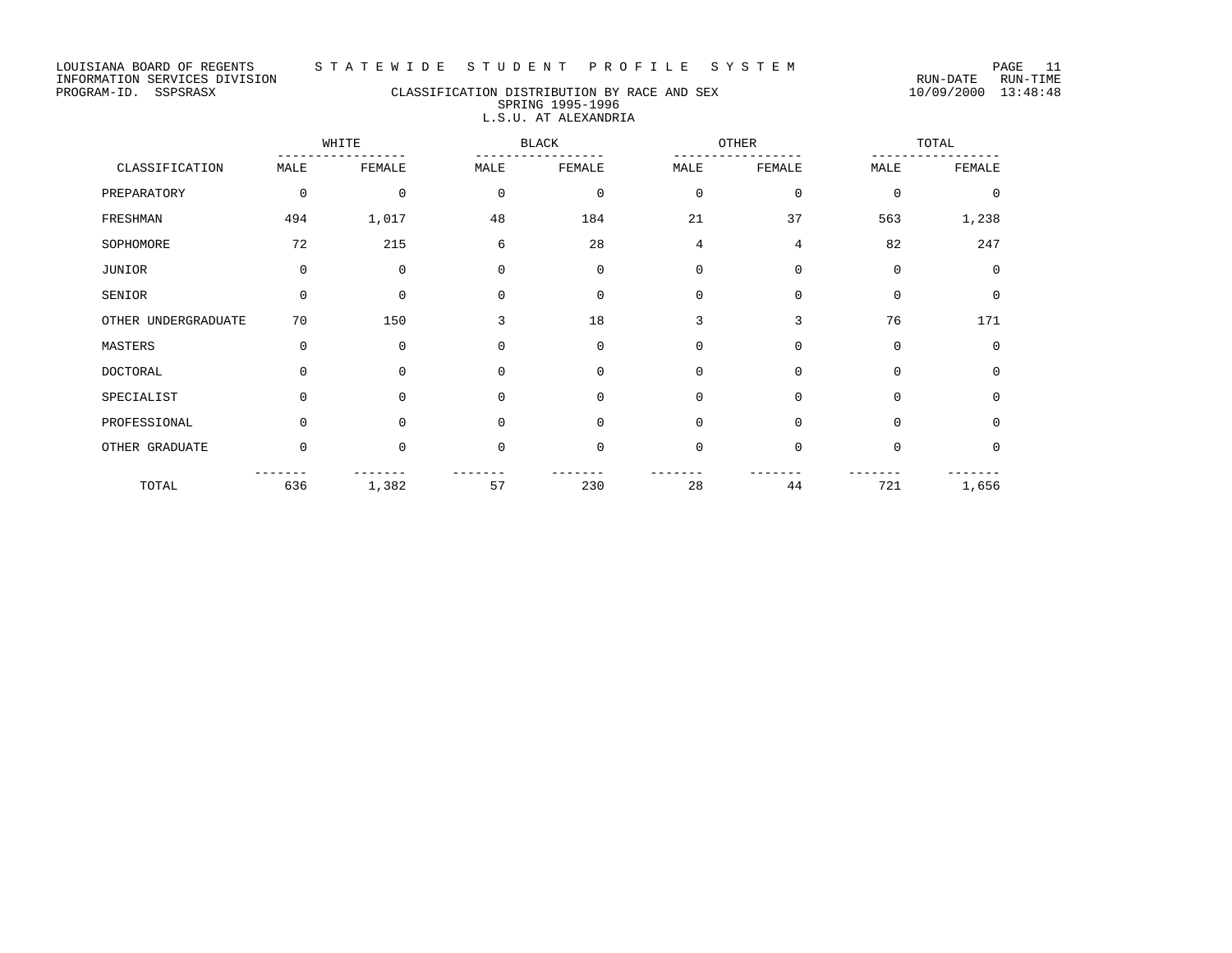# PROGRAM-ID. SSPSRASX CLASSIFICATION DISTRIBUTION BY RACE AND SEX 10/09/2000 13:48:48 SPRING 1995-1996 L.S.U. IN BATON ROUGE

|                     |             | WHITE        |             | BLACK       |             | OTHER       |             | TOTAL          |  |
|---------------------|-------------|--------------|-------------|-------------|-------------|-------------|-------------|----------------|--|
| CLASSIFICATION      | MALE        | FEMALE       | MALE        | FEMALE      | MALE        | FEMALE      | MALE        | FEMALE         |  |
| PREPARATORY         | $\mathbf 0$ | $\mathbf 0$  | $\mathbf 0$ | $\mathbf 0$ | $\mathbf 0$ | $\mathbf 0$ | $\mathbf 0$ | $\overline{0}$ |  |
| FRESHMAN            | 1,665       | 2,084        | 132         | 294         | 244         | 220         | 2,041       | 2,598          |  |
| SOPHOMORE           | 1,523       | 1,669        | 151         | 241         | 279         | 223         | 1,953       | 2,133          |  |
| JUNIOR              | 1,715       | 1,547        | 133         | 216         | 268         | 221         | 2,116       | 1,984          |  |
| SENIOR              | 2,552       | 2,187        | 201         | 277         | 449         | 313         | 3,202       | 2,777          |  |
| OTHER UNDERGRADUATE | 120         | 132          | 13          | 25          | 8           | 15          | 141         | 172            |  |
| MASTERS             | 787         | 1,002        | 48          | 142         | 385         | 201         | 1,220       | 1,345          |  |
| DOCTORAL            | 575         | 531          | 51          | 79          | 436         | 149         | 1,062       | 759            |  |
| SPECIALIST          | $\mathbf 0$ | $\mathbf{1}$ | $\mathbf 0$ | $\mathbf 0$ | $\mathbf 0$ | $\mathbf 0$ | $\Omega$    | -1             |  |
| PROFESSIONAL        | 118         | 144          | 6           | 3           | 10          | 7           | 134         | 154            |  |
| OTHER GRADUATE      | 144         | 236          | 24          | 63          | 40          | 54          | 208         | 353            |  |
| TOTAL               | 9,199       | 9,533        | 759         | 1,340       | 2,119       | 1,403       | 12,077      | 12,276         |  |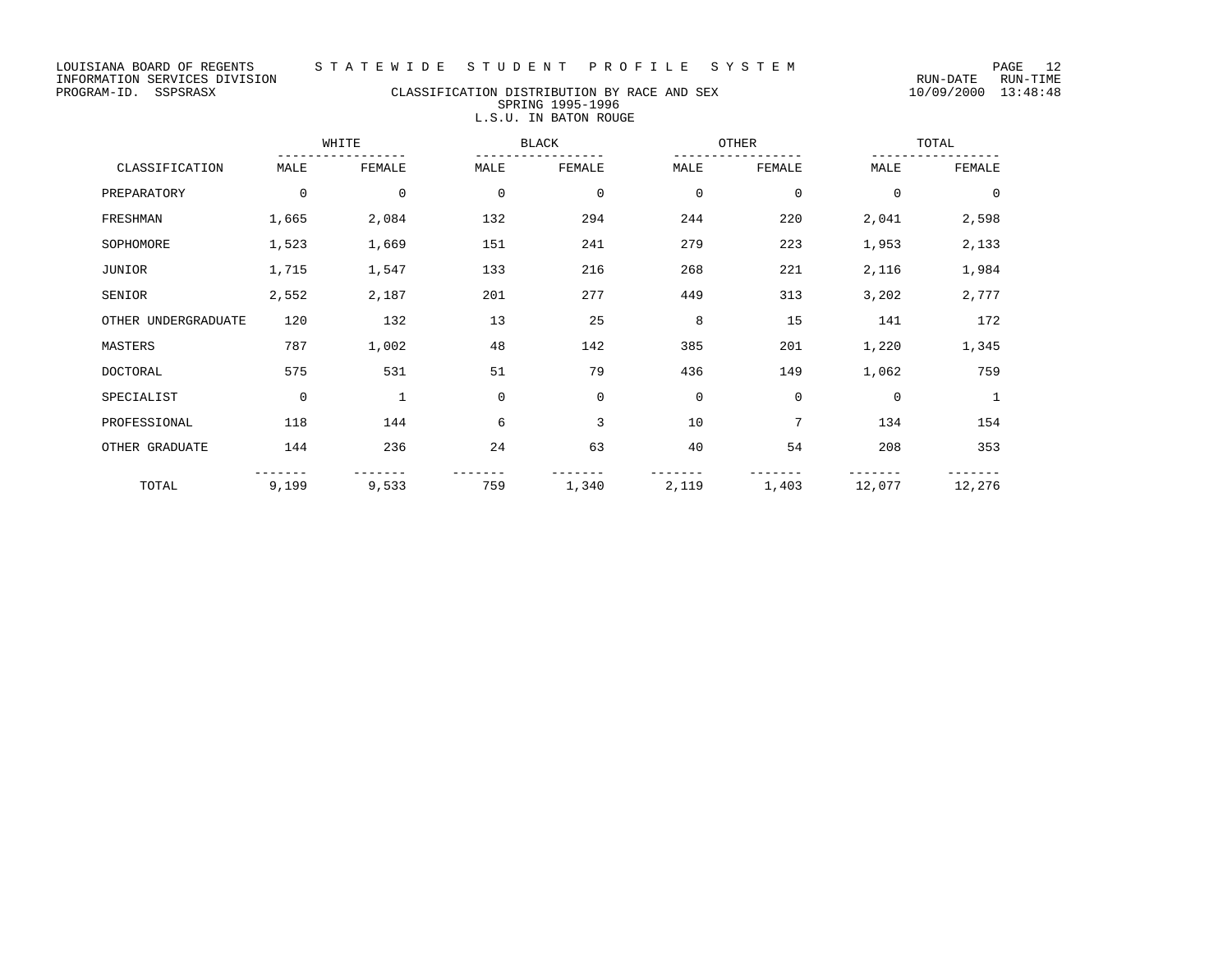# PROGRAM-ID. SSPSRASX CLASSIFICATION DISTRIBUTION BY RACE AND SEX 10/09/2000 13:48:48 SPRING 1995-1996 L.S.U. AT EUNICE

|                     | WHITE    |              | <b>BLACK</b> |             | OTHER       |             | TOTAL       |             |
|---------------------|----------|--------------|--------------|-------------|-------------|-------------|-------------|-------------|
| CLASSIFICATION      | MALE     | FEMALE       | MALE         | FEMALE      | MALE        | FEMALE      | MALE        | FEMALE      |
| PREPARATORY         | 0        | $\mathbf{0}$ | $\mathbf 0$  | $\mathbf 0$ | $\mathbf 0$ | $\mathbf 0$ | $\mathbf 0$ | $\Omega$    |
| FRESHMAN            | 399      | 704          | 58           | 168         | 8           | 14          | 465         | 886         |
| SOPHOMORE           | 252      | 455          | 18           | 59          | 8           | 8           | 278         | 522         |
| <b>JUNIOR</b>       | 0        | $\mathbf 0$  | $\mathbf 0$  | $\mathbf 0$ | $\mathbf 0$ | $\mathbf 0$ | $\mathbf 0$ | $\mathbf 0$ |
| SENIOR              | 0        | $\mathbf{0}$ | $\mathbf 0$  | $\mathbf 0$ | 0           | $\mathbf 0$ | $\mathbf 0$ | 0           |
| OTHER UNDERGRADUATE | 88       | 134          | 28           | 35          | 3           | 5           | 119         | 174         |
| MASTERS             | 0        | 0            | $\mathbf 0$  | $\mathbf 0$ | $\mathbf 0$ | $\mathbf 0$ | $\mathbf 0$ | $\mathbf 0$ |
| DOCTORAL            | $\Omega$ | $\Omega$     | $\Omega$     | $\mathbf 0$ | $\mathbf 0$ | $\mathbf 0$ | $\Omega$    | 0           |
| SPECIALIST          | $\Omega$ | $\Omega$     | $\Omega$     | $\mathbf 0$ | $\mathbf 0$ | $\mathbf 0$ | $\Omega$    | $\Omega$    |
| PROFESSIONAL        | 0        | $\mathbf 0$  | $\mathbf 0$  | $\mathbf 0$ | 0           | $\mathbf 0$ | $\mathbf 0$ | $\mathbf 0$ |
| OTHER GRADUATE      | $\Omega$ | $\Omega$     | $\Omega$     | $\mathbf 0$ | $\mathbf 0$ | $\Omega$    | $\Omega$    | $\mathbf 0$ |
| TOTAL               | 739      | 1,293        | 104          | 262         | 19          | 27          | 862         | 1,582       |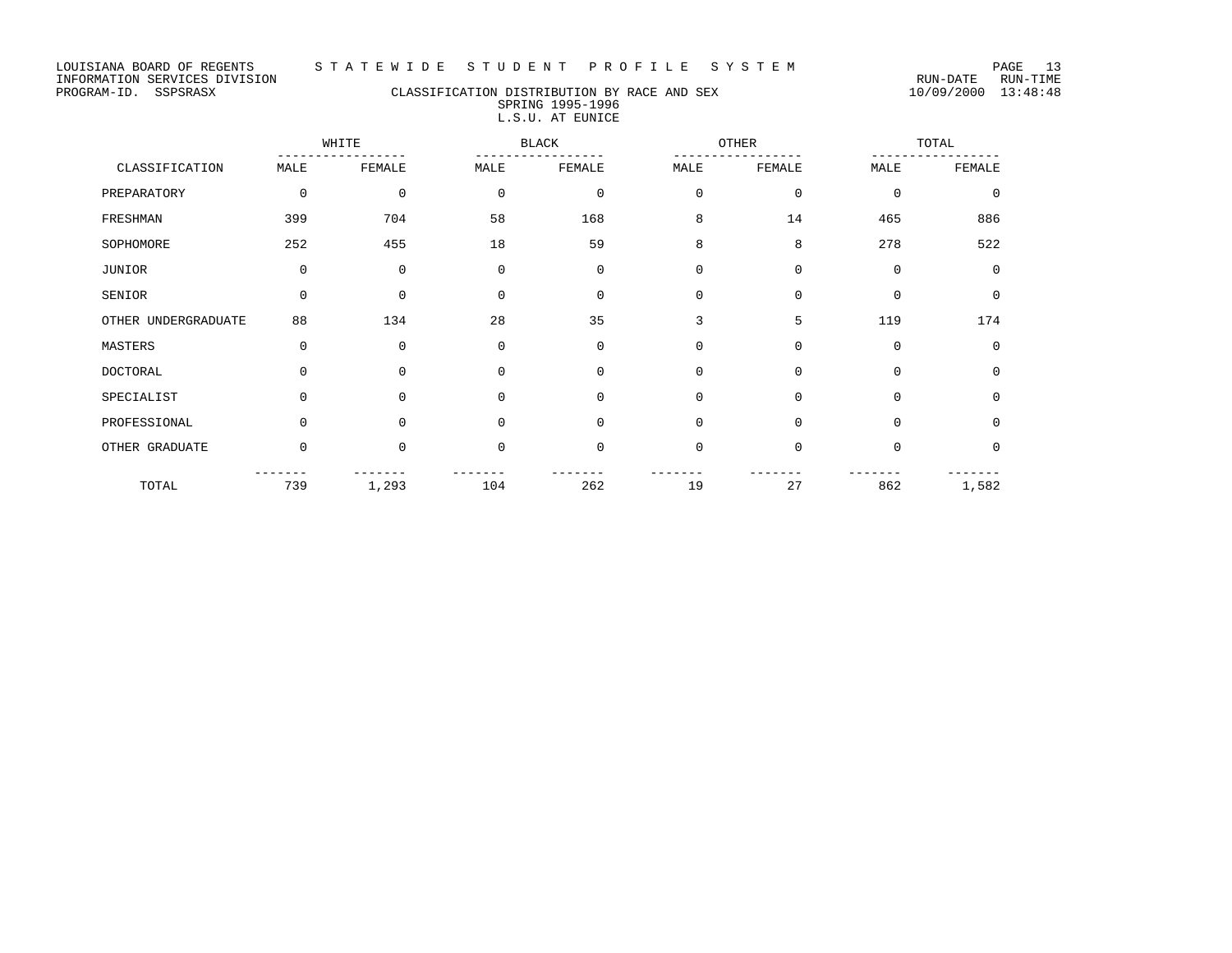# PROGRAM-ID. SSPSRASX CLASSIFICATION DISTRIBUTION BY RACE AND SEX 10/09/2000 13:48:48 SPRING 1995-1996 L.S.U. IN SHREVEPORT

|                     | WHITE |              |                | <b>BLACK</b> |              | OTHER        | TOTAL       |             |
|---------------------|-------|--------------|----------------|--------------|--------------|--------------|-------------|-------------|
| CLASSIFICATION      | MALE  | FEMALE       | MALE           | FEMALE       | MALE         | FEMALE       | MALE        | FEMALE      |
| PREPARATORY         | 4     | 8            | $\mathbf 0$    | $\mathbf 0$  | $\mathbf{1}$ | $\mathbf{0}$ | 5           | 8           |
| FRESHMAN            | 277   | 311          | 50             | 117          | 18           | 23           | 345         | 451         |
| SOPHOMORE           | 212   | 284          | 24             | 51           | 15           | 11           | 251         | 346         |
| <b>JUNIOR</b>       | 239   | 341          | 18             | 62           | 18           | 15           | 275         | 418         |
| SENIOR              | 374   | 512          | 32             | 106          | 18           | 22           | 424         | 640         |
| OTHER UNDERGRADUATE | 44    | 41           | $\overline{a}$ | 4            | 5            | 7            | 51          | 52          |
| MASTERS             | 52    | 55           | 4              | 11           | 3            | 2            | 59          | 68          |
| DOCTORAL            | 0     | $\mathbf{0}$ | $\mathbf 0$    | $\mathbf 0$  | $\mathbf 0$  | $\mathbf 0$  | $\mathbf 0$ | 0           |
| SPECIALIST          | 7     | 18           | $\mathbf{1}$   | 9            | $\mathbf 0$  | $\Omega$     | 8           | 27          |
| PROFESSIONAL        | 0     | $\mathbf 0$  | $\mathbf 0$    | $\mathbf 0$  | 0            | $\mathbf 0$  | $\mathbf 0$ | $\mathbf 0$ |
| OTHER GRADUATE      | 132   | 219          | 24             | 62           | 7            | 8            | 163         | 289         |
| TOTAL               | 1,341 | 1,789        | 155            | 422          | 85           | 88           | 1,581       | 2,299       |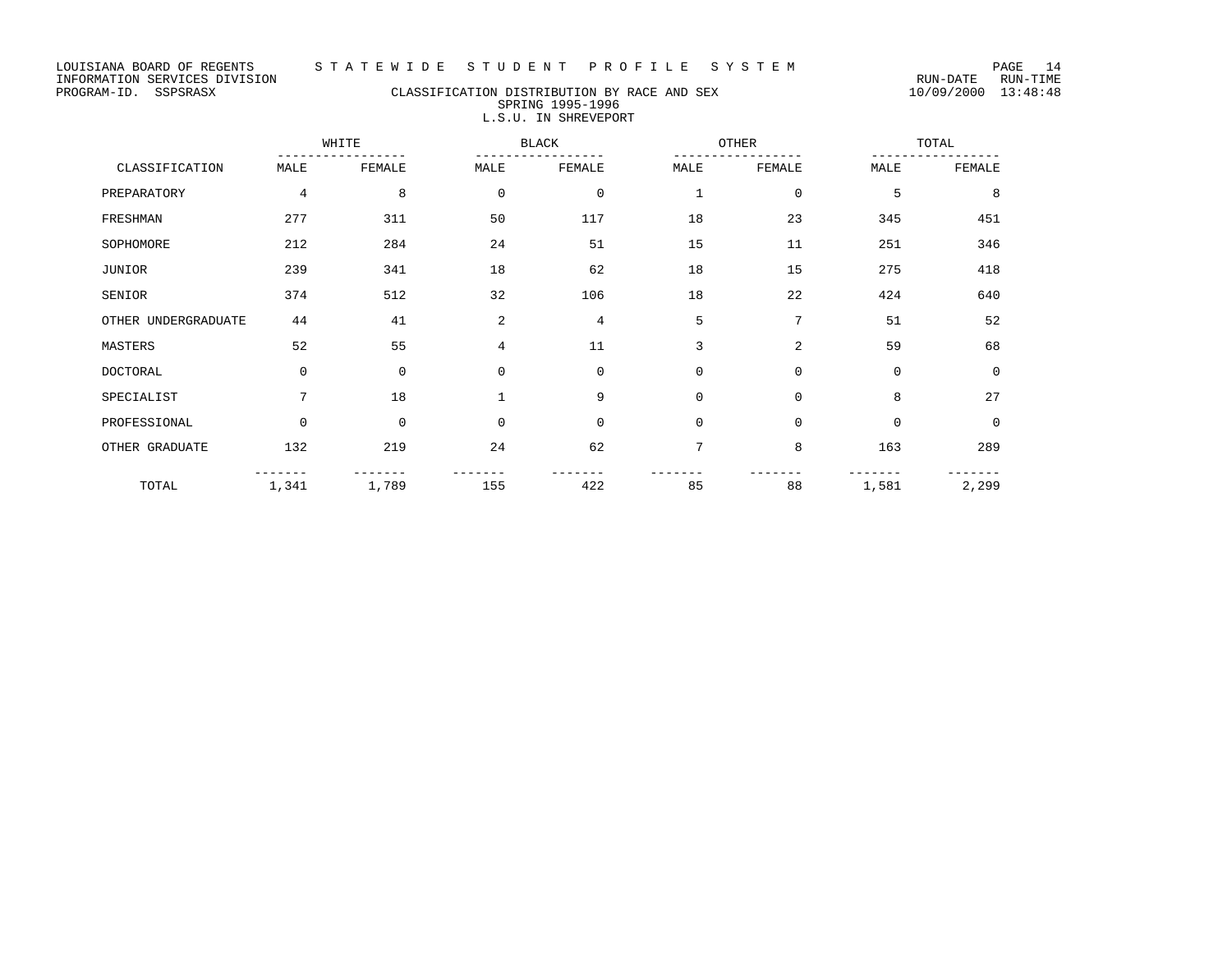LOUISIANA BOARD OF REGENTS STATEWIDE STUDENT PROFILE SYSTEM PAGE 15<br>INFORMATION SERVICES DIVISION INFORMATION SERVICES DIVISION<br>PROGRAM-ID. SSPSRASX CLASSIFICATION DISTRIBUTION BY RACE AND SEX 10/09/2000 13:48:48

#### CLASSIFICATION DISTRIBUTION BY RACE AND SEX SPRING 1995-1996 UNIVERSITY OF NEW ORLEANS

WHITE BLACK OTHER TOTAL ----------------- ----------------- ----------------- ----------------- CLASSIFICATION MALE FEMALE PREPARATORY 0 0 0 0 0 0 0 0 FRESHMAN 804 958 222 478 296 308 1,322 1,744 SOPHOMORE 682 871 136 253 200 205 1,018 1,329 JUNIOR 619 876 106 192 161 178 886 1,246 SENIOR 1,156 1,364 181 283 245 225 1,582 1,872 OTHER UNDERGRADUATE 0 0 0 0 0 0 0 0 MASTERS 961 1,440 120 309 326 236 1,407 1,985 DOCTORAL 83 140 12 34 59 18 154 192 SPECIALIST 0 0 0 0 0 0 0 0 PROFESSIONAL 0 0 0 0 0 0 0 0 OTHER GRADUATE 0 0 0 0 0 0 0 0 ------- ------- ------- ------- ------- ------- ------- ------- TOTAL 4,305 5,649 777 1,549 1,287 1,170 6,369 8,368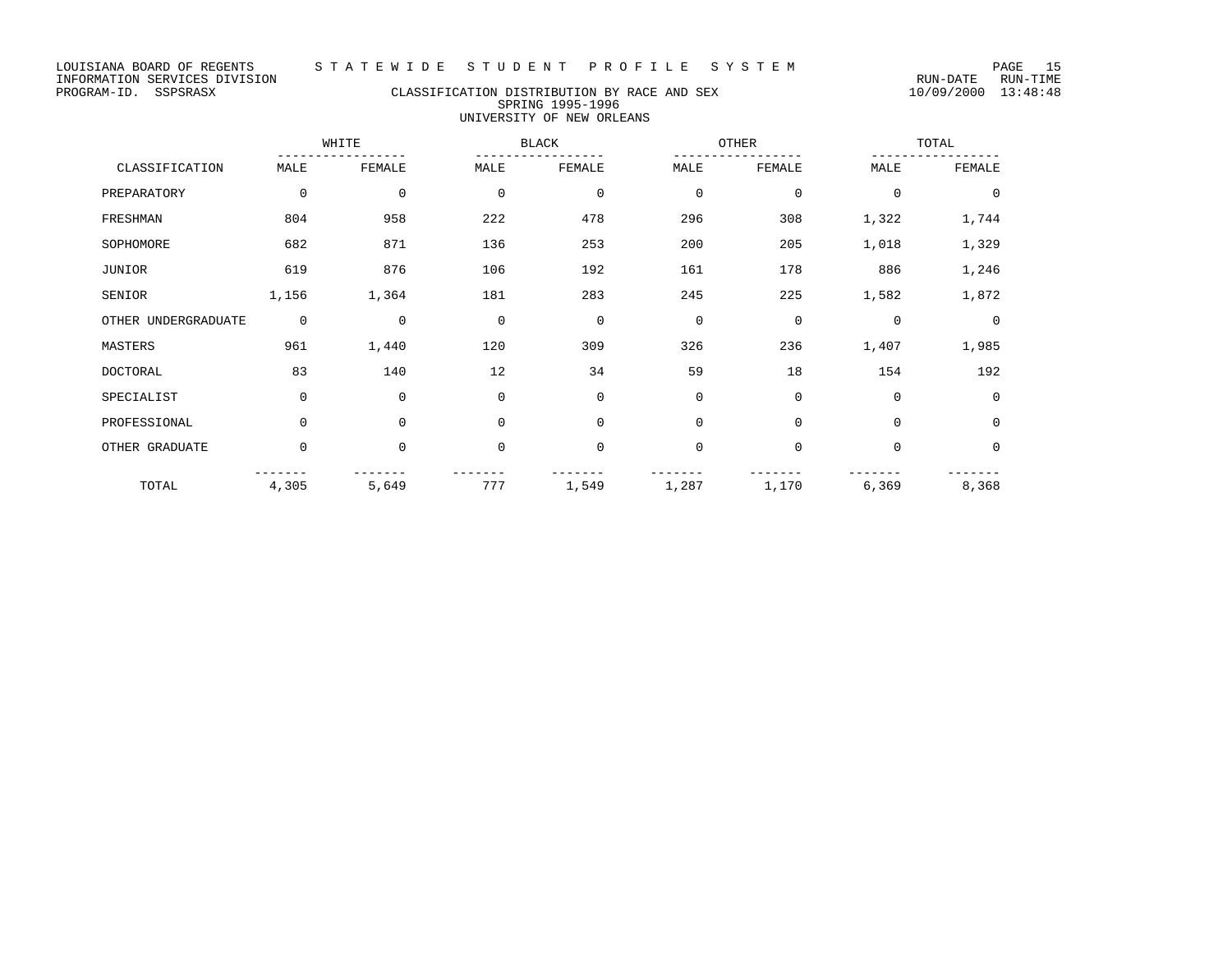#### PROGRAM-ID. SSPSRASX CLASSIFICATION DISTRIBUTION BY RACE AND SEX 10/09/2000 13:48:48 SPRING 1995-1996 L.S.U. LAW CENTER

|                     | WHITE       |             | <b>BLACK</b> |             | OTHER       |             | TOTAL       |             |
|---------------------|-------------|-------------|--------------|-------------|-------------|-------------|-------------|-------------|
| CLASSIFICATION      | MALE        | FEMALE      | MALE         | FEMALE      | MALE        | FEMALE      | MALE        | FEMALE      |
| PREPARATORY         | 0           | $\mathbf 0$ | $\mathbf 0$  | 0           | $\mathbf 0$ | $\mathsf 0$ | $\Omega$    | $\Omega$    |
| FRESHMAN            | 0           | $\mathbf 0$ | 0            | $\mathbf 0$ | $\mathbf 0$ | $\mathbf 0$ | 0           | 0           |
| SOPHOMORE           | 0           | $\Omega$    | $\Omega$     | $\mathbf 0$ | $\mathbf 0$ | $\mathbf 0$ | 0           | $\mathbf 0$ |
| JUNIOR              | 0           | $\Omega$    | $\Omega$     | $\Omega$    | $\mathbf 0$ | $\mathbf 0$ | $\Omega$    | $\Omega$    |
| SENIOR              | 0           | $\mathbf 0$ | 0            | $\mathbf 0$ | $\mathbf 0$ | $\mathbf 0$ | $\mathbf 0$ | 0           |
| OTHER UNDERGRADUATE | 0           | $\Omega$    | $\Omega$     | $\mathbf 0$ | 0           | $\mathbf 0$ | 0           | 0           |
| MASTERS             | $\mathbf 0$ | $\Omega$    | 0            | $\mathbf 0$ | $\mathbf 0$ | $\mathbf 0$ | $\Omega$    | $\Omega$    |
| <b>DOCTORAL</b>     | $\Omega$    | $\Omega$    | $\Omega$     | $\Omega$    | $\Omega$    | $\mathbf 0$ | $\Omega$    | $\Omega$    |
| SPECIALIST          | $\Omega$    | $\Omega$    | $\Omega$     | $\mathbf 0$ | $\mathbf 0$ | $\mathbf 0$ | $\Omega$    | $\Omega$    |
| PROFESSIONAL        | 322         | 258         | 15           | 21          | 10          | 11          | 347         | 290         |
| OTHER GRADUATE      | $\mathbf 0$ | $\mathbf 0$ | $\mathbf 0$  | $\mathbf 0$ | $\mathbf 0$ | $\mathbf 0$ | $\mathbf 0$ | $\mathbf 0$ |
| TOTAL               | 322         | 258         | 15           | 21          | 10          | 11          | 347         | 290         |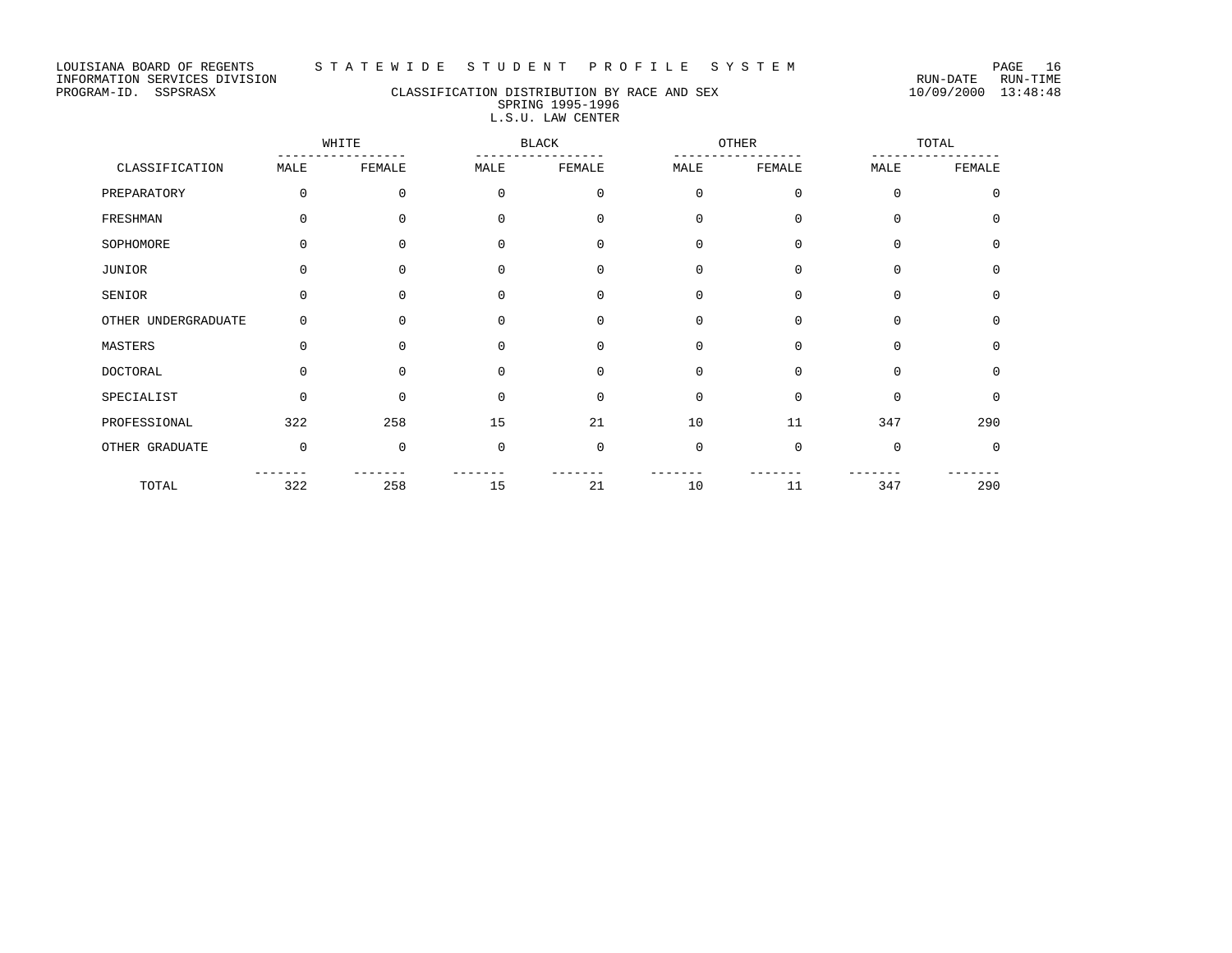# PROGRAM-ID. SSPSRASX CLASSIFICATION DISTRIBUTION BY RACE AND SEX 10/09/2000 13:48:48 SPRING 1995-1996 SOUTHERN U. IN BATON ROUGE

|                     | WHITE       |              | <b>BLACK</b>   |             | OTHER        |              | TOTAL    |          |
|---------------------|-------------|--------------|----------------|-------------|--------------|--------------|----------|----------|
| CLASSIFICATION      | MALE        | FEMALE       | MALE           | FEMALE      | MALE         | FEMALE       | MALE     | FEMALE   |
| PREPARATORY         | $\mathbf 0$ | 0            | $\mathbf 0$    | $\mathbf 0$ | $\mathbf 0$  | $\mathbf 0$  | $\Omega$ | $\Omega$ |
| FRESHMAN            | 37          | 31           | 1,179          | 1,490       | 30           | 13           | 1,246    | 1,534    |
| SOPHOMORE           | 10          | 18           | 694            | 973         | 8            | 13           | 712      | 1,004    |
| JUNIOR              | 15          | 36           | 497            | 783         | 19           | 9            | 531      | 828      |
| SENIOR              | 19          | 30           | 907            | 1,336       | 25           | 22           | 951      | 1,388    |
| OTHER UNDERGRADUATE | 3           | $\mathbf{1}$ | 1              | 9           | $\Omega$     | 3            | 4        | 13       |
| MASTERS             | 38          | 72           | 228            | 713         | 30           | 29           | 296      | 814      |
| <b>DOCTORAL</b>     | 3           | 2            |                | 3           | $\Omega$     | $\mathbf{0}$ | 4        | 5        |
| SPECIALIST          | $\mathbf 0$ | $\Omega$     | $\Omega$       | $\mathbf 0$ | $\mathbf 0$  | $\mathbf 0$  | $\Omega$ | $\Omega$ |
| PROFESSIONAL        | 86          | 25           | 89             | 109         | 5            | $\mathbf{1}$ | 180      | 135      |
| OTHER GRADUATE      |             | 5            | $\overline{2}$ | 3           | $\mathbf{1}$ | $\mathbf{1}$ | 4        | 9        |
| TOTAL               | 212         | 220          | 3,598          | 5,419       | 118          | 91           | 3,928    | 5,730    |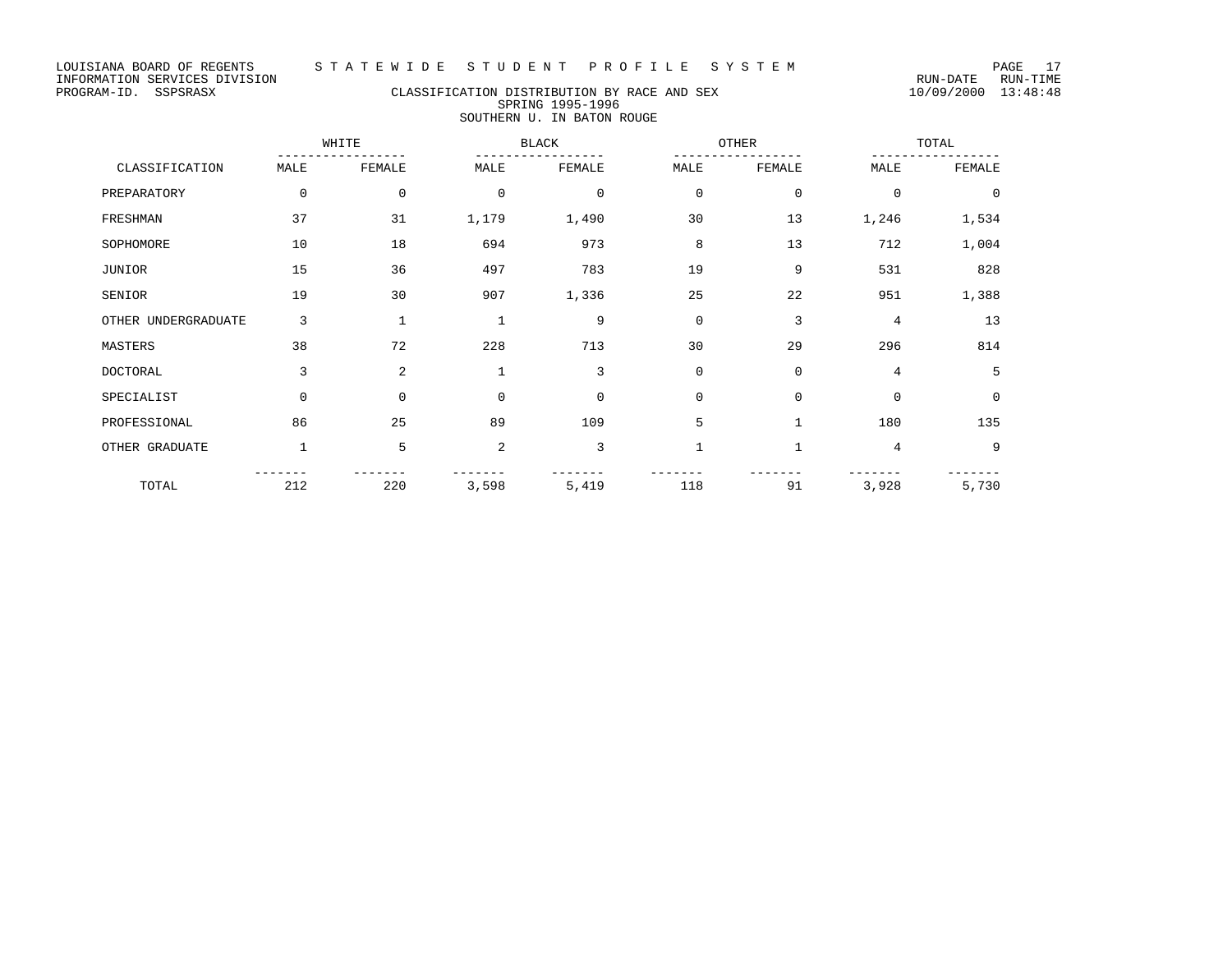# PROGRAM-ID. SSPSRASX CLASSIFICATION DISTRIBUTION BY RACE AND SEX 10/09/2000 13:48:48 SPRING 1995-1996 SOUTHERN U. IN NEW ORLEANS

|                     | WHITE       |          | <b>BLACK</b> |             |             | OTHER        | TOTAL       |          |
|---------------------|-------------|----------|--------------|-------------|-------------|--------------|-------------|----------|
| CLASSIFICATION      | MALE        | FEMALE   | MALE         | FEMALE      | MALE        | FEMALE       | MALE        | FEMALE   |
| PREPARATORY         | $\mathbf 0$ | 0        | $\mathbf 0$  | $\mathbf 0$ | $\mathbf 0$ | $\mathbf{0}$ | $\mathbf 0$ | $\Omega$ |
| FRESHMAN            | 18          | 17       | 440          | 669         | 27          | 20           | 485         | 706      |
| SOPHOMORE           | 5           | 7        | 232          | 426         | 10          | 8            | 247         | 441      |
| JUNIOR              | 5           | 5        | 168          | 406         | 12          | 14           | 185         | 425      |
| SENIOR              | 23          | 25       | 352          | 794         | 18          | 15           | 393         | 834      |
| OTHER UNDERGRADUATE | 17          | 18       | 72           | 177         | 8           | 8            | 97          | 203      |
| MASTERS             | 24          | 70       | 28           | 177         | 6           | 3            | 58          | 250      |
| <b>DOCTORAL</b>     | $\Omega$    | $\Omega$ | $\Omega$     | $\Omega$    | $\Omega$    | $\Omega$     | $\mathbf 0$ | $\Omega$ |
| SPECIALIST          | $\mathbf 0$ | $\Omega$ | $\Omega$     | $\Omega$    | $\Omega$    | $\Omega$     | $\mathbf 0$ | $\Omega$ |
| PROFESSIONAL        | $\mathbf 0$ | $\Omega$ | $\mathbf 0$  | $\Omega$    | $\mathbf 0$ | $\mathbf 0$  | $\mathbf 0$ | 0        |
| OTHER GRADUATE      | $\mathbf 0$ | 0        | $\mathbf 0$  | $\mathbf 0$ | $\mathbf 0$ | $\mathbf 0$  | $\mathbf 0$ | 0        |
| TOTAL               | 92          | 142      | 1,292        | 2,649       | 81          | 68           | 1,465       | 2,859    |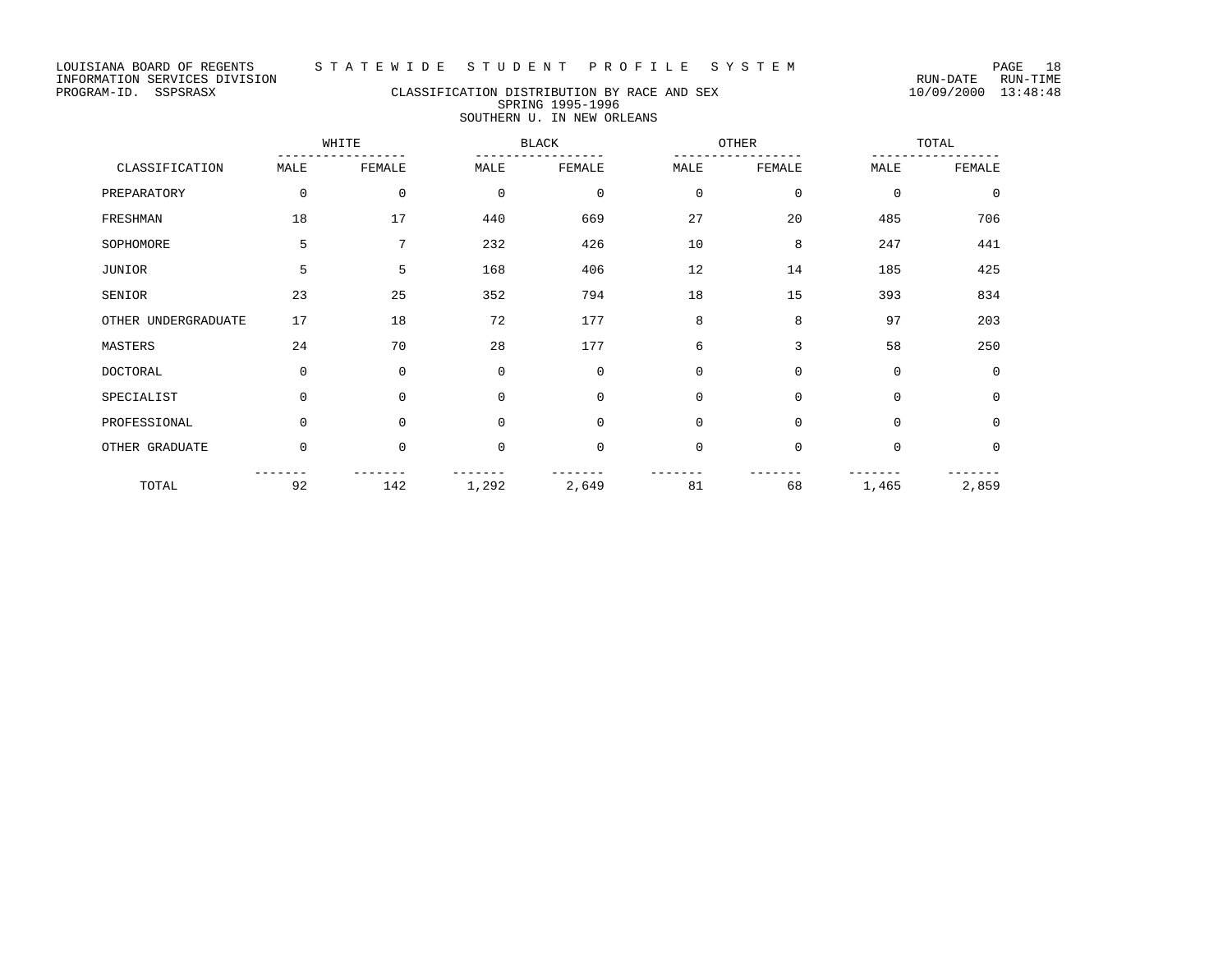# PROGRAM-ID. SSPSRASX CLASSIFICATION DISTRIBUTION BY RACE AND SEX 10/09/2000 13:48:48 SPRING 1995-1996 SOUTHERN U. IN SHREVEPORT

|                     | WHITE       |             | <b>BLACK</b> |             | OTHER          |              | TOTAL       |             |
|---------------------|-------------|-------------|--------------|-------------|----------------|--------------|-------------|-------------|
| CLASSIFICATION      | MALE        | FEMALE      | MALE         | FEMALE      | MALE           | FEMALE       | MALE        | FEMALE      |
| PREPARATORY         | $\mathbf 0$ | $\mathbf 0$ | $\mathbf 0$  | $\mathbf 0$ | $\mathbf 0$    | $\mathbf 0$  | $\mathbf 0$ | $\mathbf 0$ |
| FRESHMAN            | 22          | 33          | 240          | 504         | $\overline{a}$ | 6            | 264         | 543         |
| SOPHOMORE           | 12          | 16          | 50           | 195         | $\Omega$       | $\mathbf{1}$ | 62          | 212         |
| JUNIOR              | $\Omega$    | $\Omega$    | $\Omega$     | $\mathbf 0$ | $\Omega$       | $\mathbf 0$  | $\mathbf 0$ | $\Omega$    |
| SENIOR              | $\Omega$    | $\Omega$    | $\Omega$     | $\mathbf 0$ | $\Omega$       | $\mathbf 0$  | $\Omega$    | $\mathbf 0$ |
| OTHER UNDERGRADUATE | 6           | 14          | 43           | 174         | 2              | 4            | 51          | 192         |
| MASTERS             | $\Omega$    | 0           | $\Omega$     | $\mathbf 0$ | $\Omega$       | $\mathbf 0$  | $\mathbf 0$ | $\mathbf 0$ |
| <b>DOCTORAL</b>     | $\Omega$    | $\Omega$    | $\Omega$     | $\Omega$    | $\Omega$       | $\mathbf 0$  | $\Omega$    | $\Omega$    |
| SPECIALIST          | $\Omega$    | $\Omega$    | $\Omega$     | $\Omega$    | $\Omega$       | $\mathbf 0$  | $\Omega$    | $\Omega$    |
| PROFESSIONAL        | $\Omega$    | $\Omega$    | $\Omega$     | $\mathbf 0$ | $\mathbf 0$    | $\mathbf 0$  | $\mathbf 0$ | $\mathbf 0$ |
| OTHER GRADUATE      | $\Omega$    | $\Omega$    | $\Omega$     | $\mathbf 0$ | $\Omega$       | $\mathbf 0$  | $\Omega$    | 0           |
| TOTAL               | 40          | 63          | 333          | 873         | 4              | 11           | 377         | 947         |